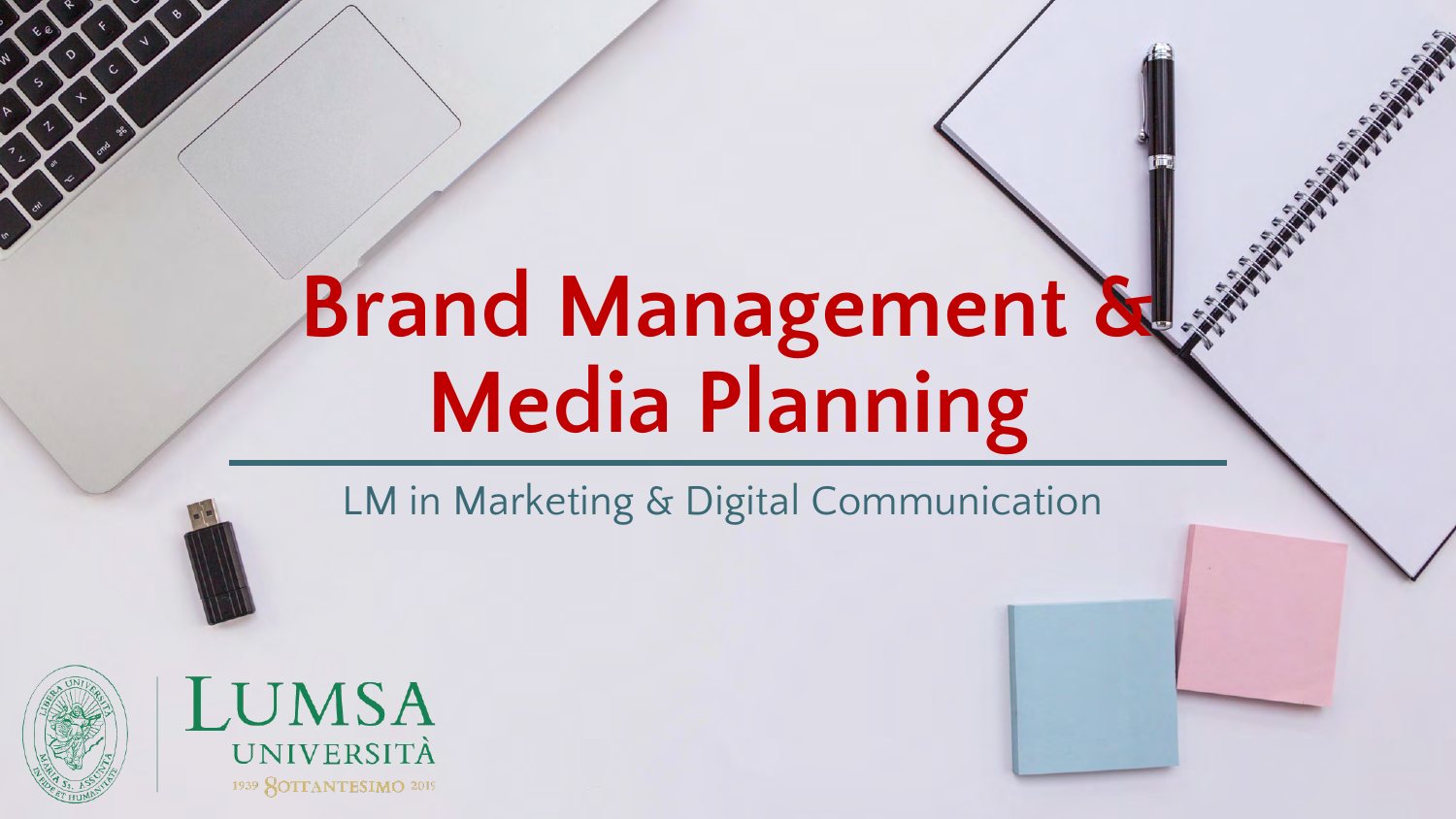

#### **Introduction**



Media Management Advertising Advertising and Brand Research Events & Sponsorship Digital Communication Trade Marketing Brand Strategy Corporate Communication Internal Communication

Alitalia

Les Burnet









**FERROVIE** 

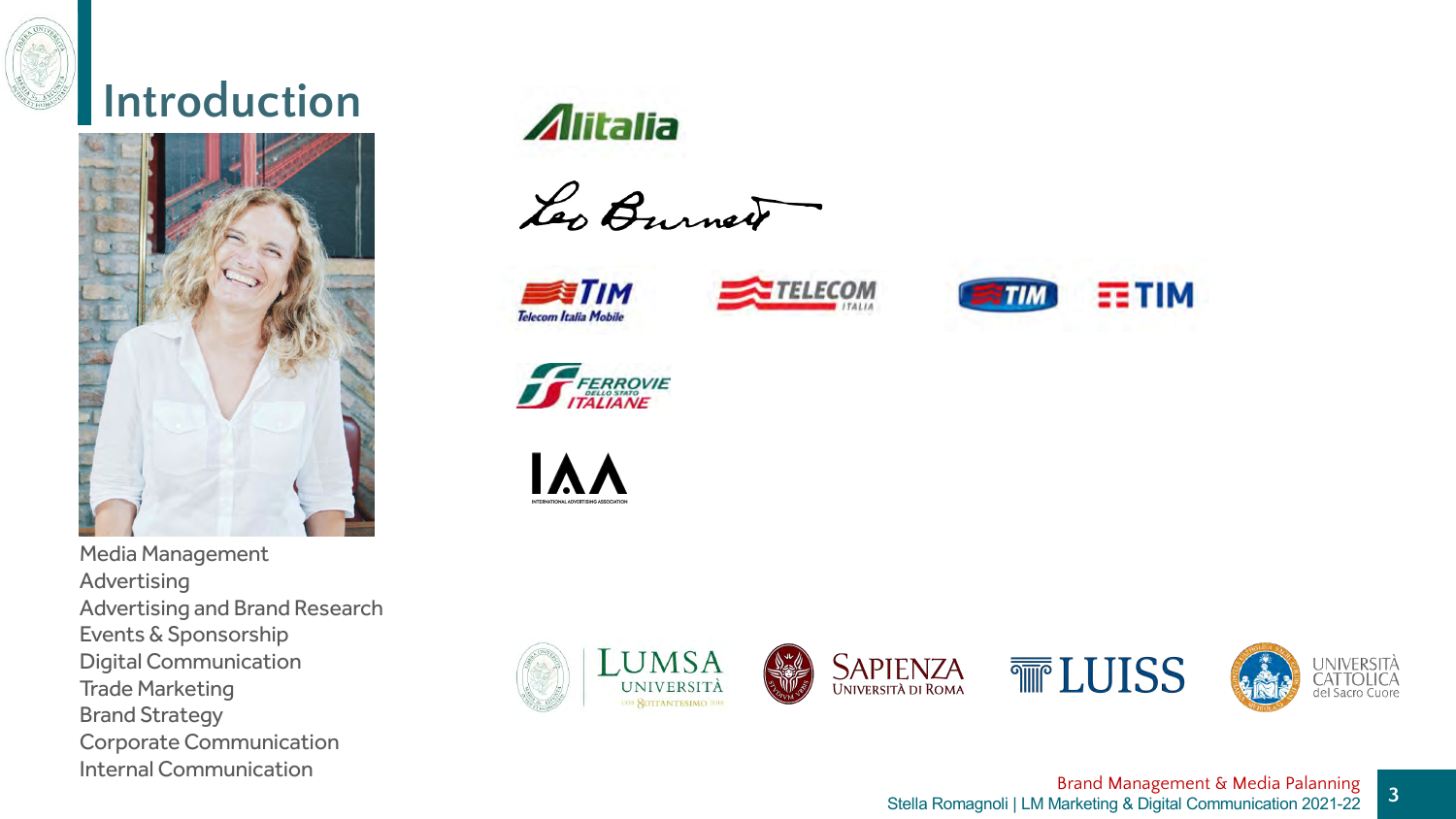

### **What will you learn in this course?**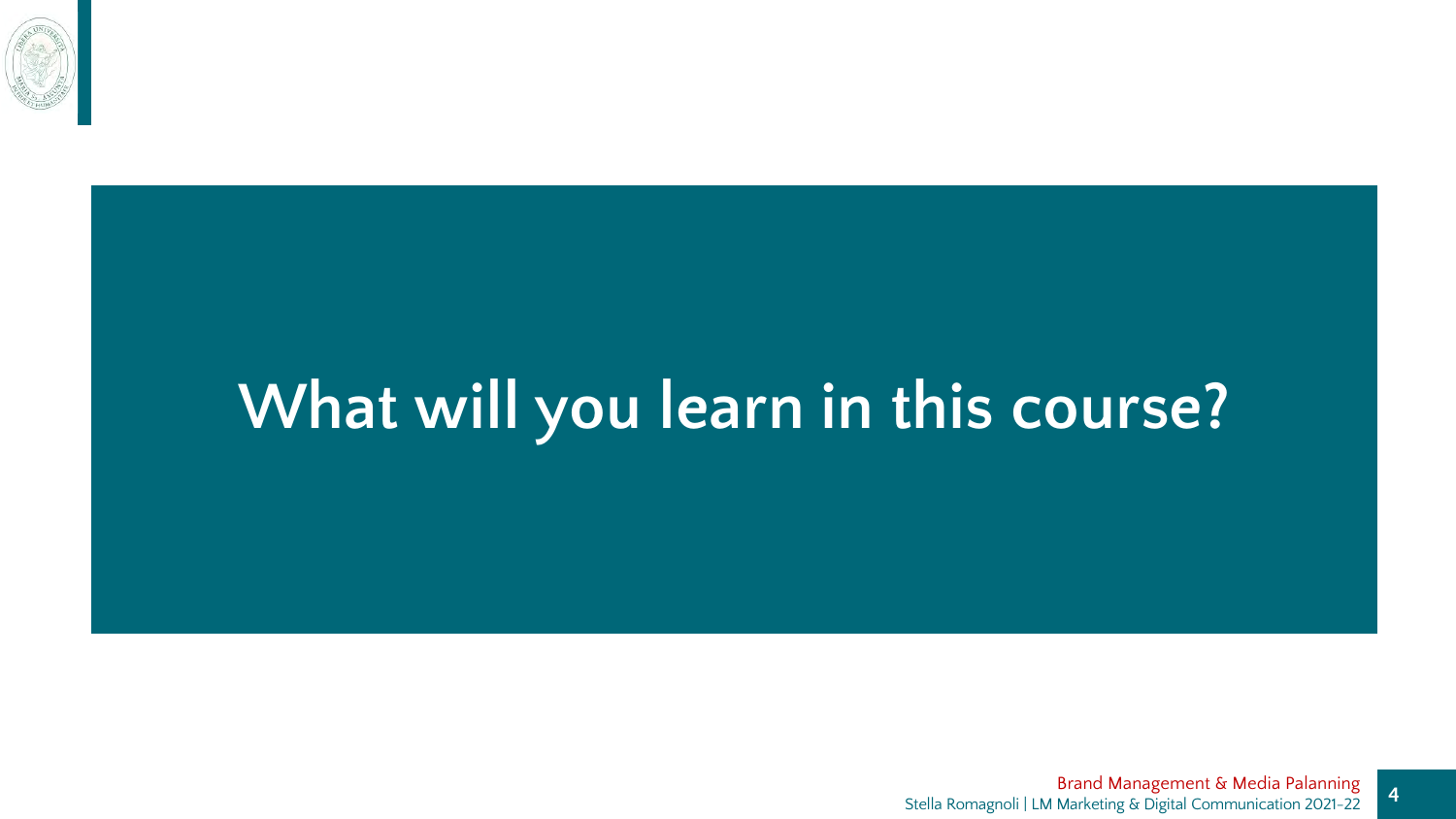

### **What is a brand and how to build one from scratch**

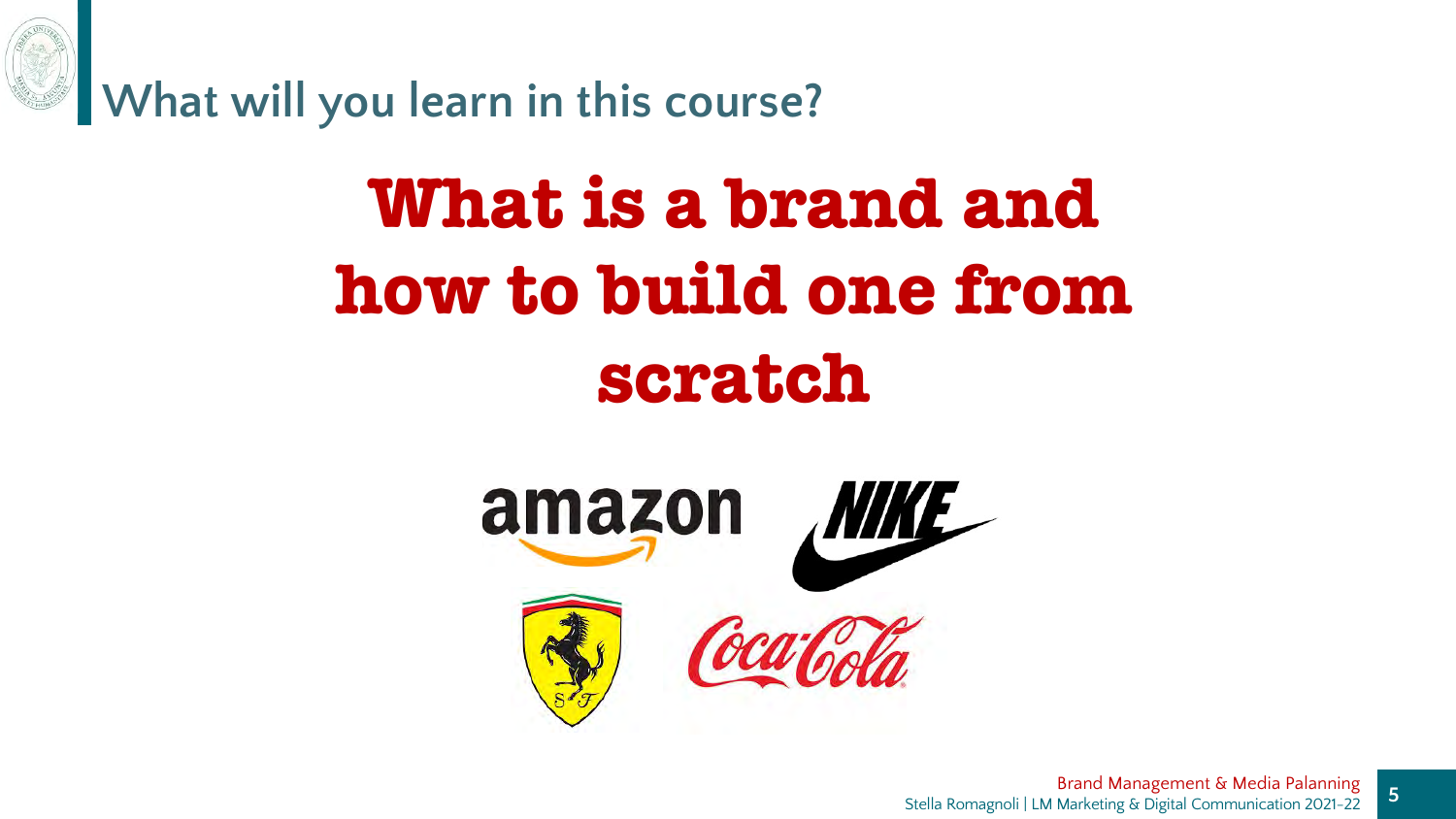

**What will you learn in this course?**

### **How to manage a brand portfolio And how to measure brand success**

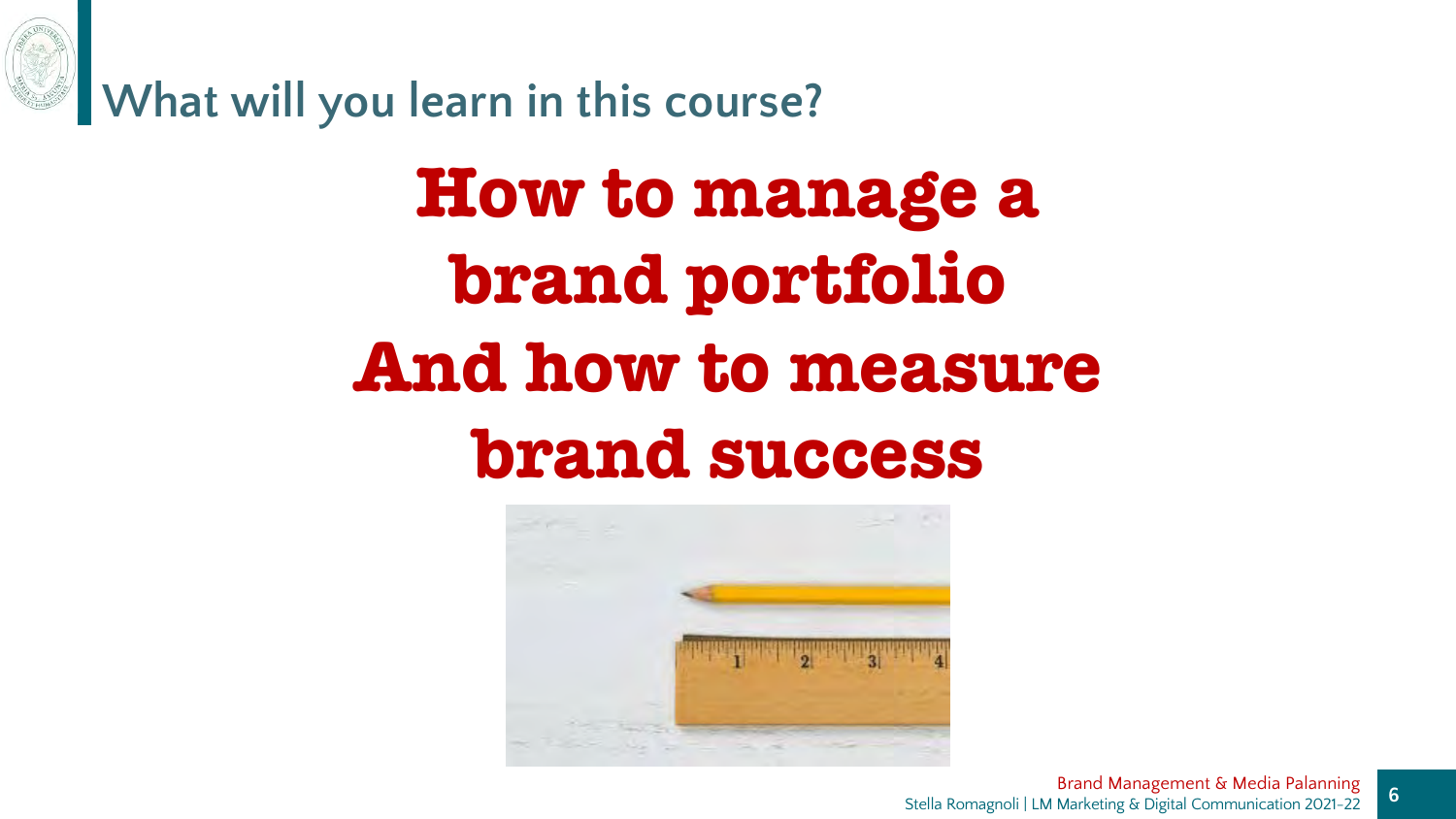

**What will you learn in this course?**

**How to choose the right advertising media and how to plan and buy them**

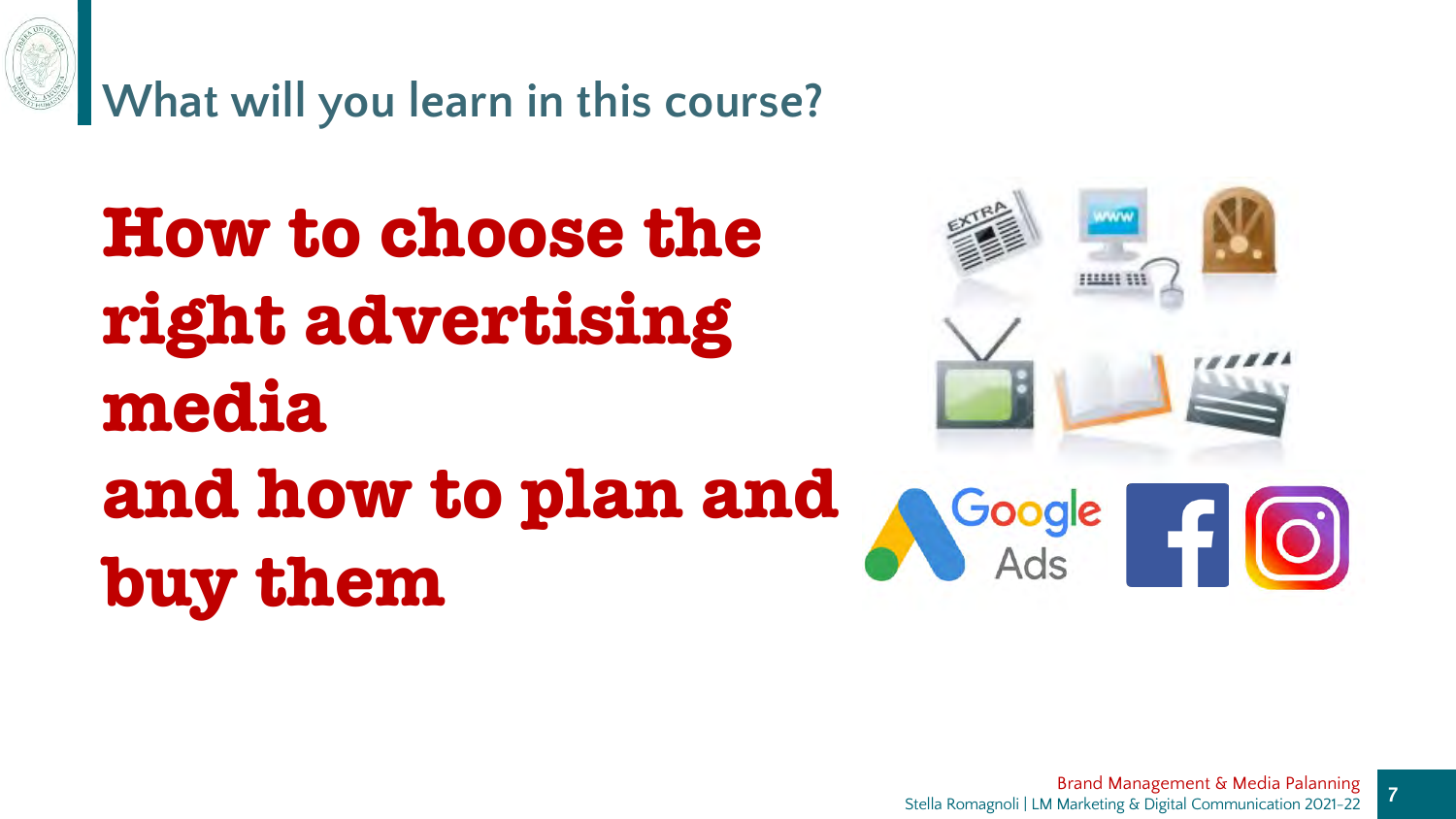## **How will we do that?**

**Stella Romagnoli | LM Marketing & Digital Communicatio** Brand Management & Media Palanning

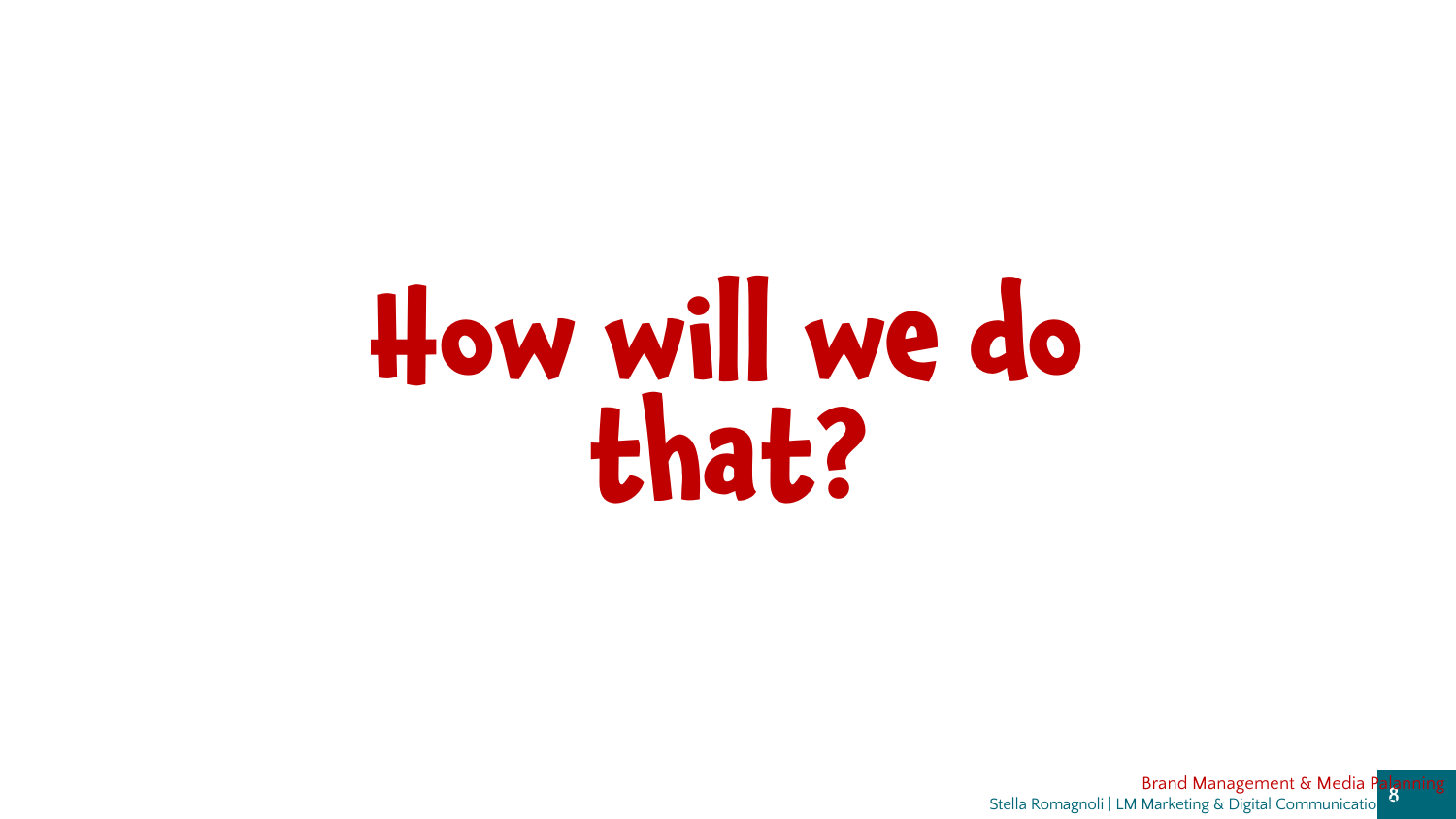

### **15 Face-to-face lessons Case-studies & Project works**

**9**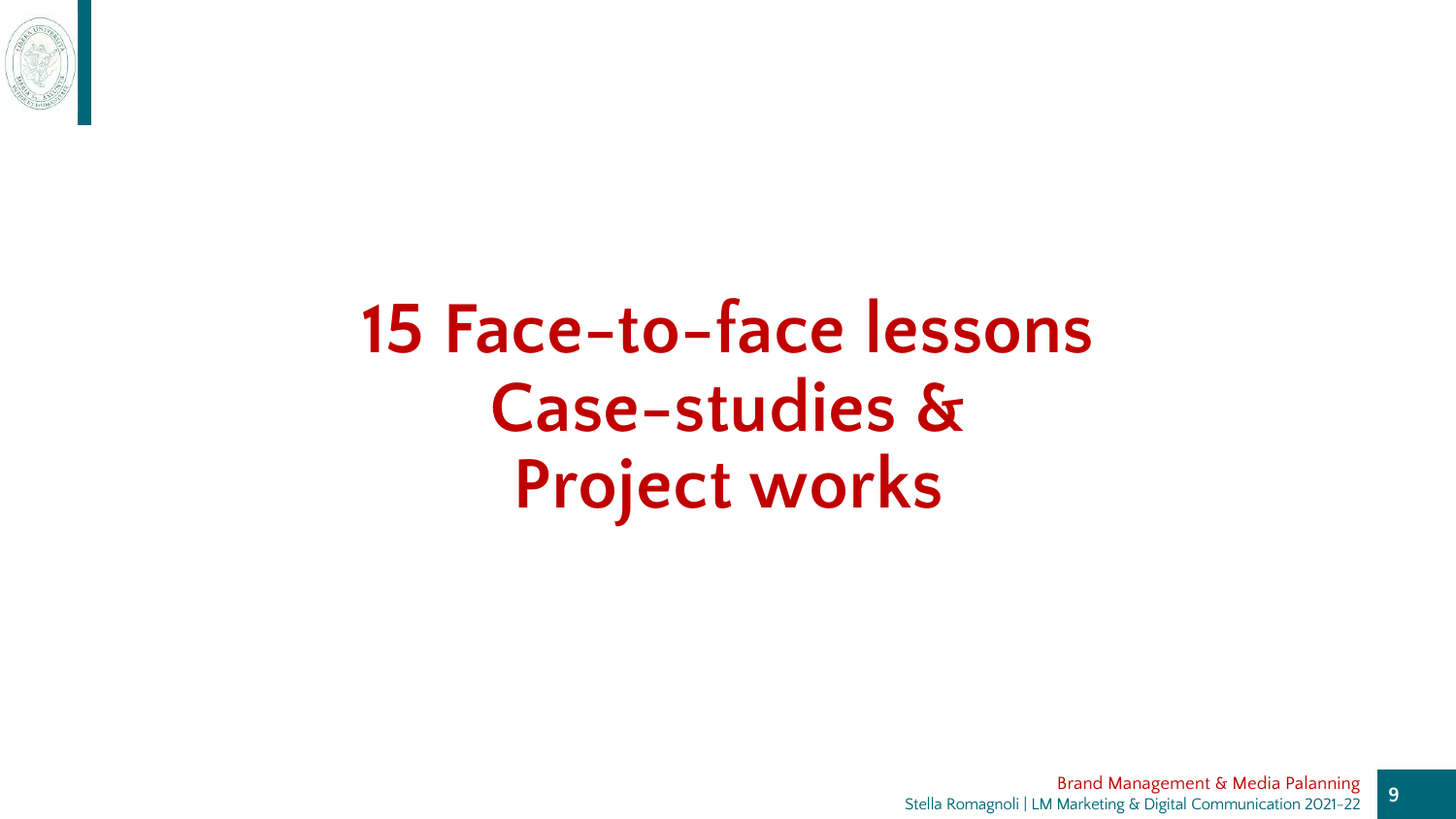

#### **The course**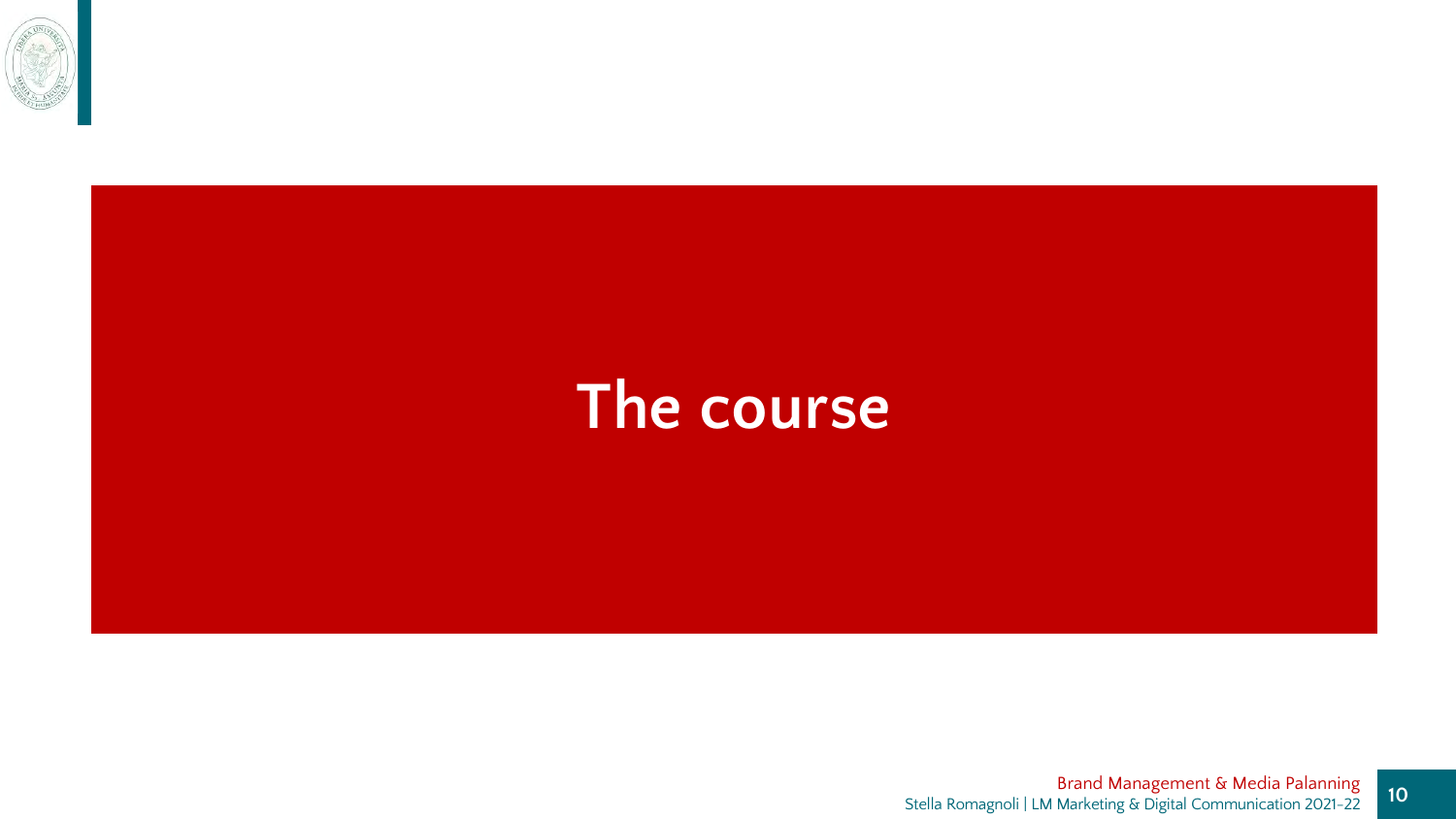

#### **The Course: 15 lessons, 30 hours**

- **Tuesday** 9.00–11.00 Aula 4 (Vaschette)
- **Thursday** 12.00-13.30 Aula 1 (Vaschette)

#### **Live: classrooms**

#### **Meet video:**

Link: [meet.google.com/rra-gjyp-rid](https://meet.google.com/rra-gjyp-rid) Please use your **@LUMSAstud email address**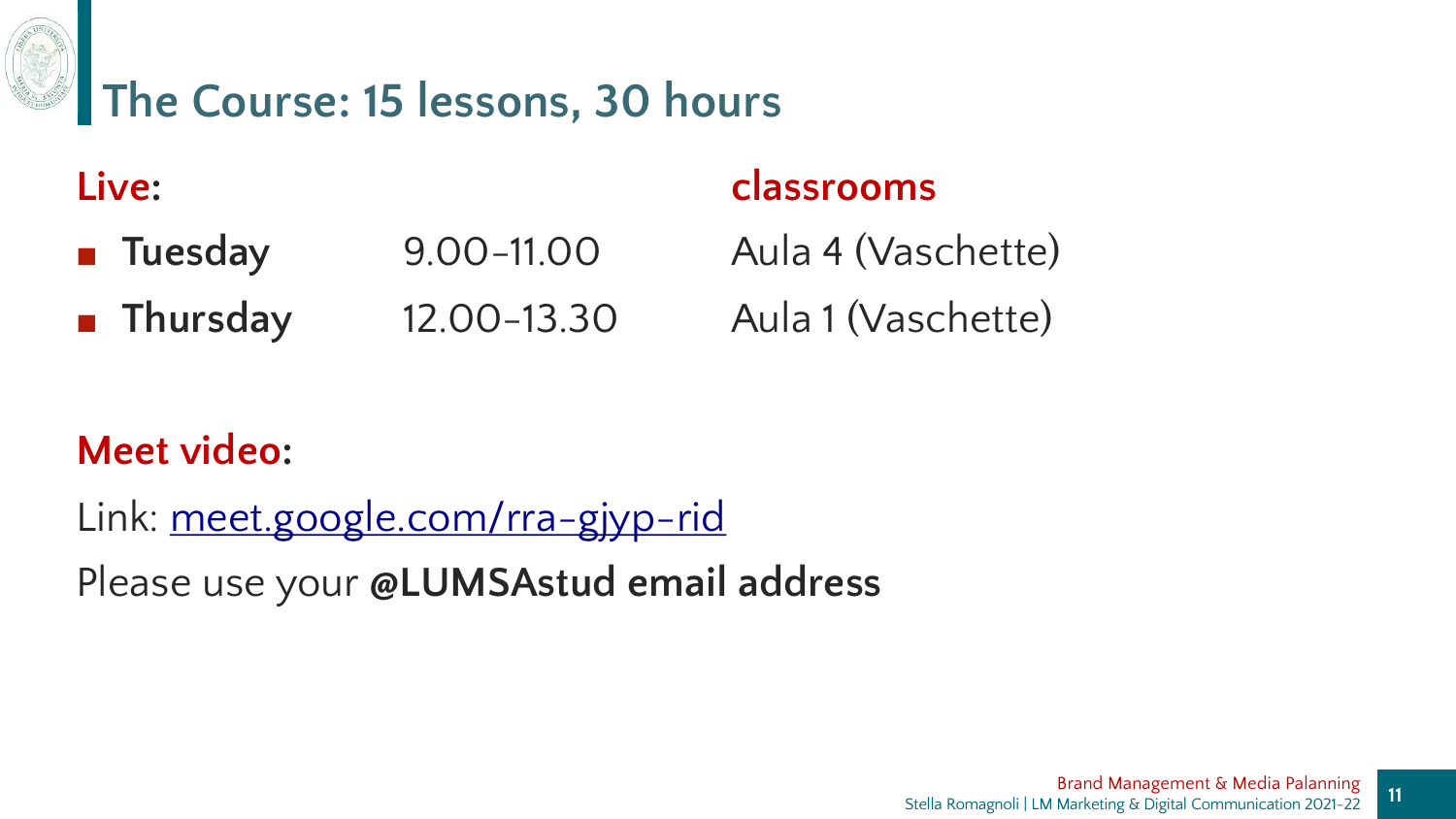

### **Mentimeter**

**12** Stella Romagnoli | LM Marketing & Digital Communicatio Brand Management & Media Palanning

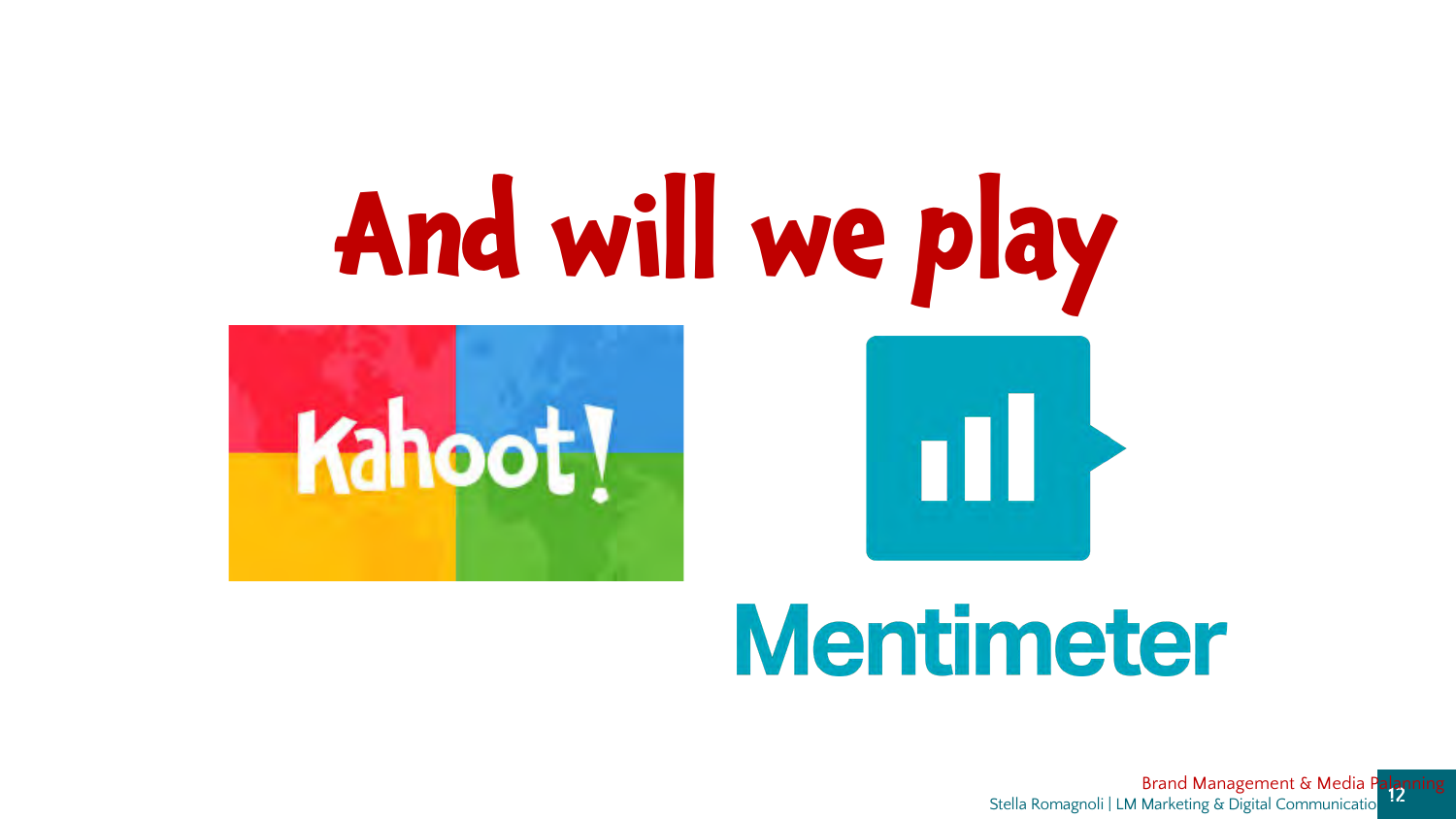

#### **At the end of each lessons there will be a game on the same topics we just discussed**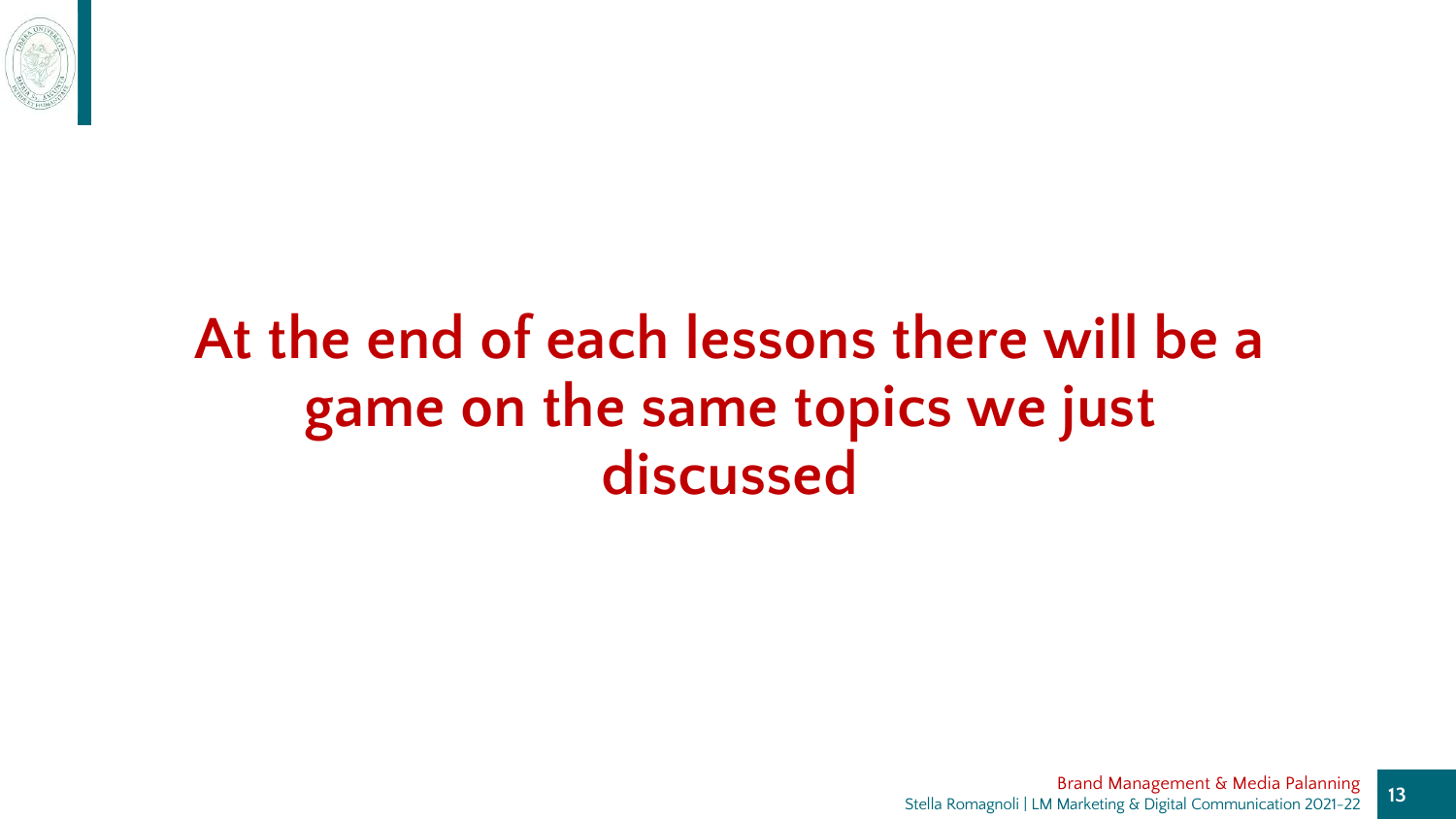

#### Please download the **Kahoot app, and choose a nickname.**

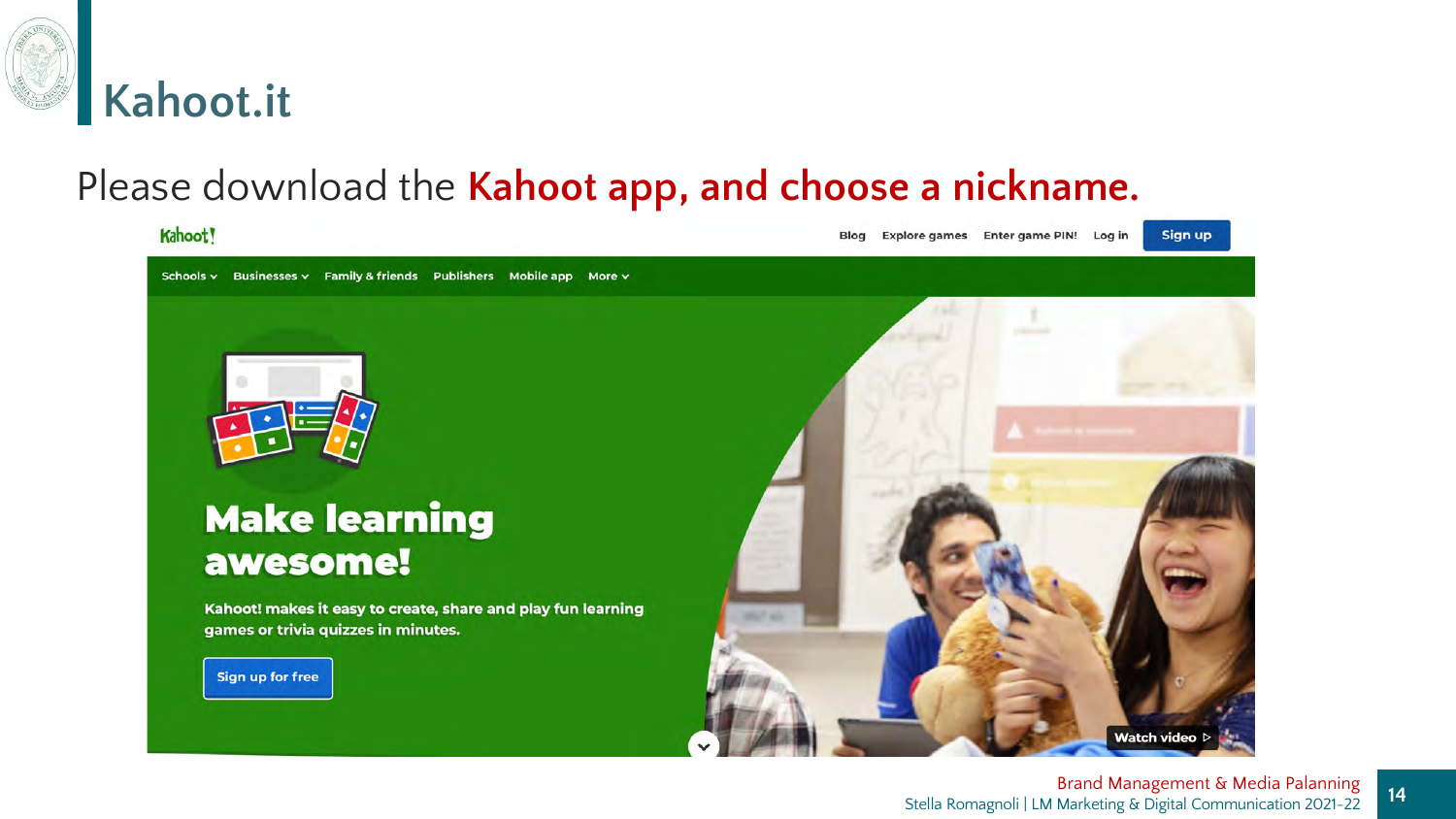



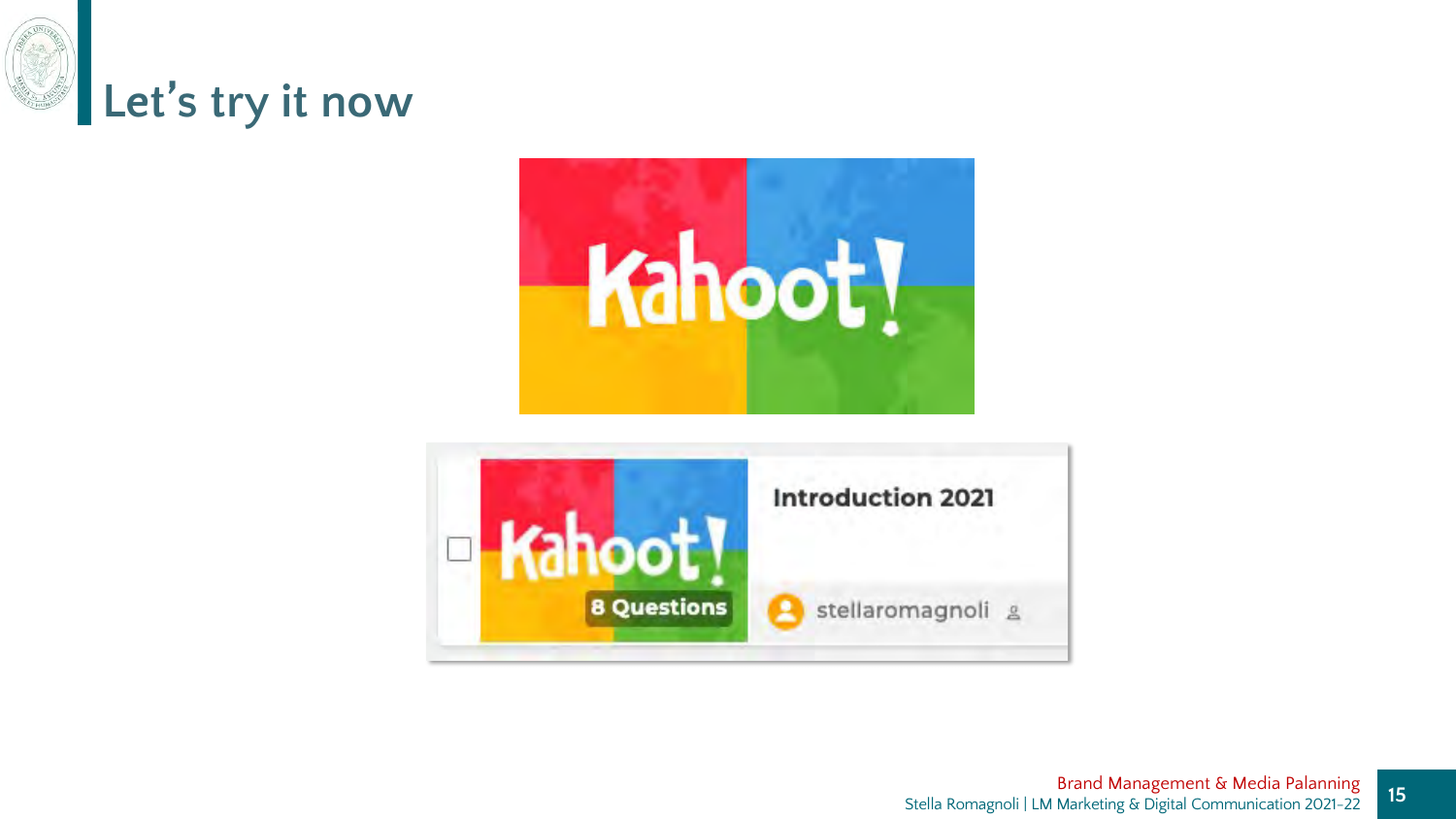# **Keep the SAME nickname**

**16** Brand Management & Media Palanning<br>16 Stella Romagnoli | LM Marketing & Digital Communicatio Brand Management & Media P

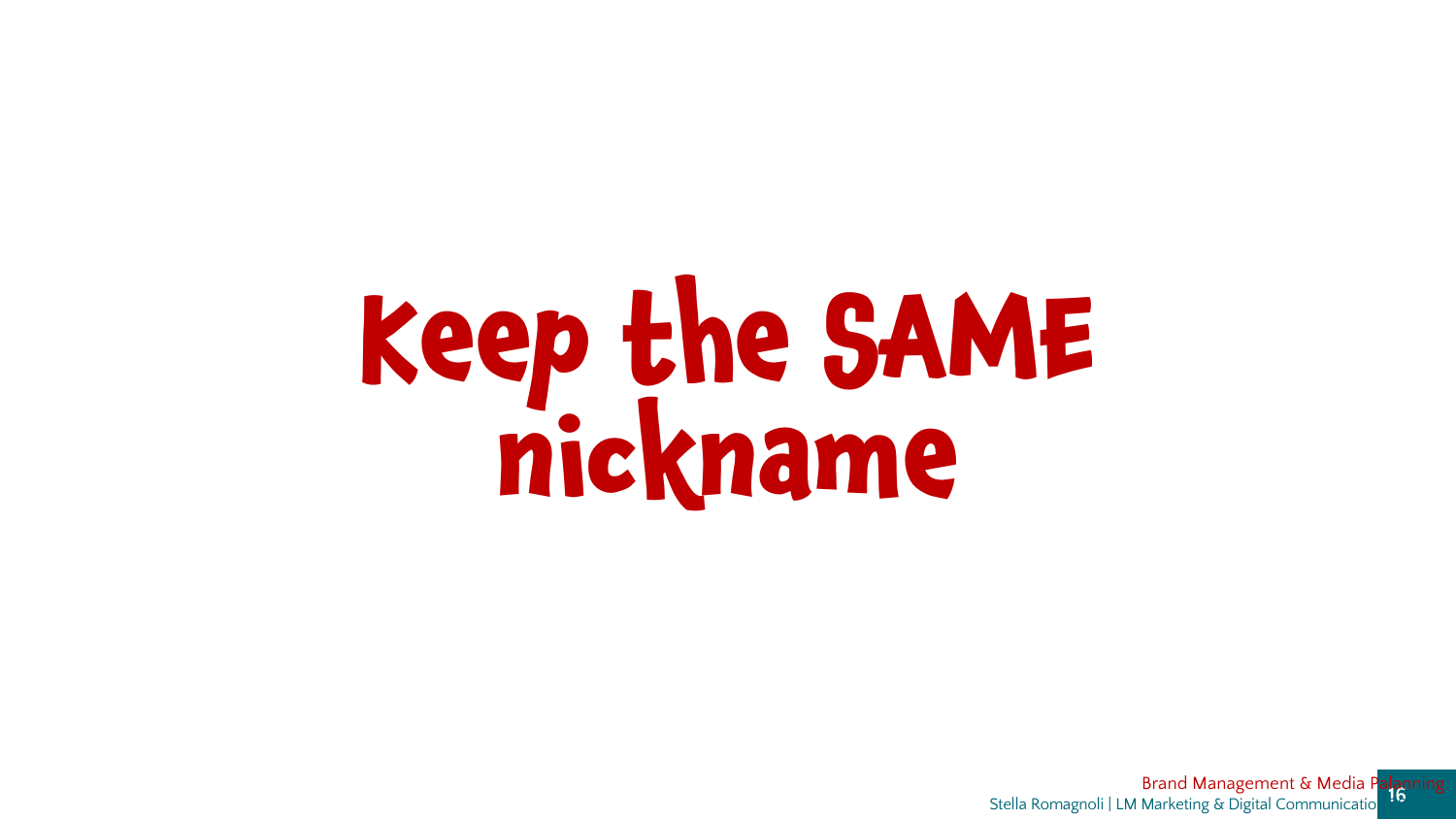

### Because the **Kahoot points** are **useful for the final grade**…

**17**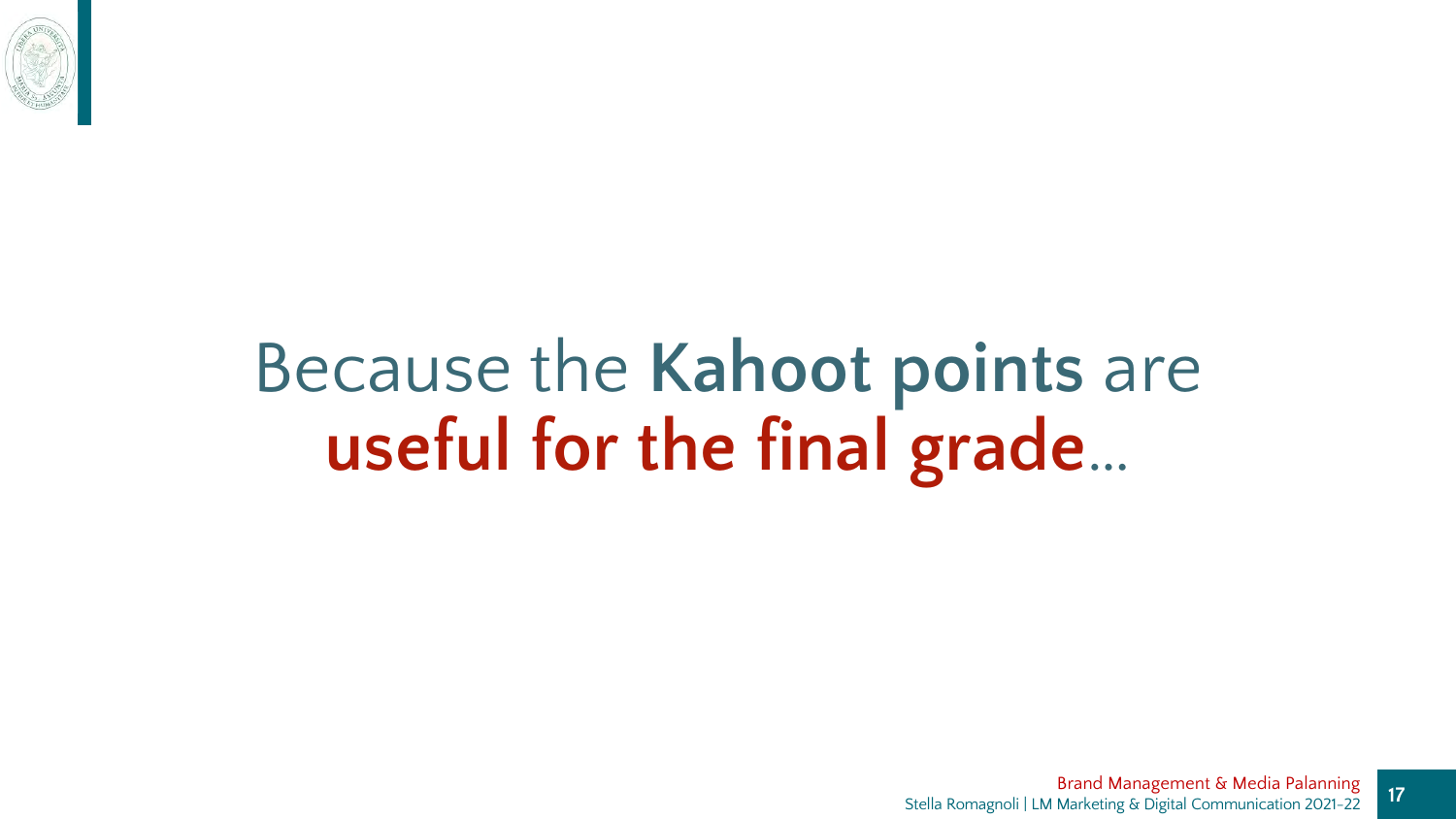

### **The first half of the class ranking**  will receive **an extra point** to add to the written test result

**18**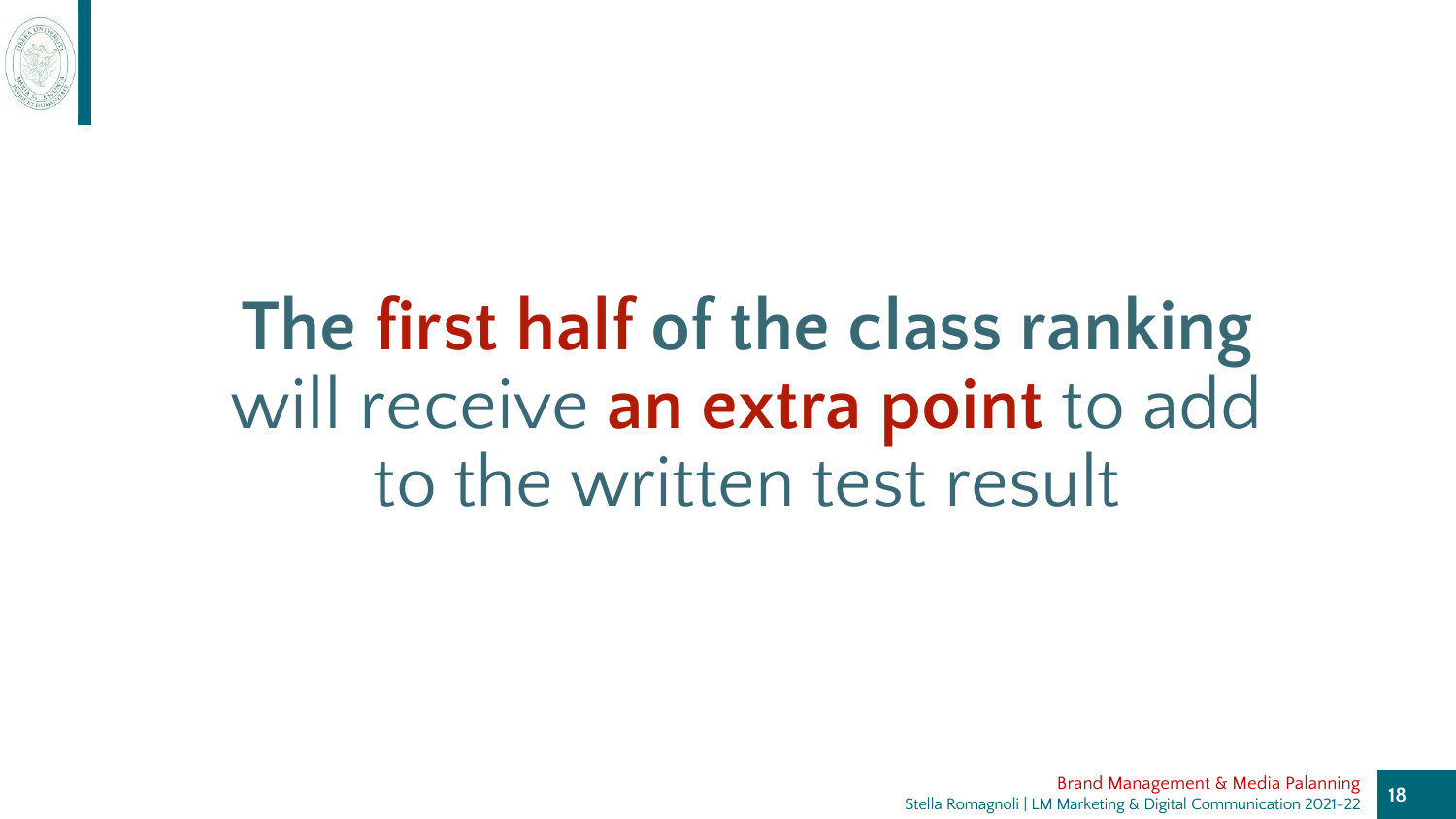But there will be **other occasions** to get points during the course…

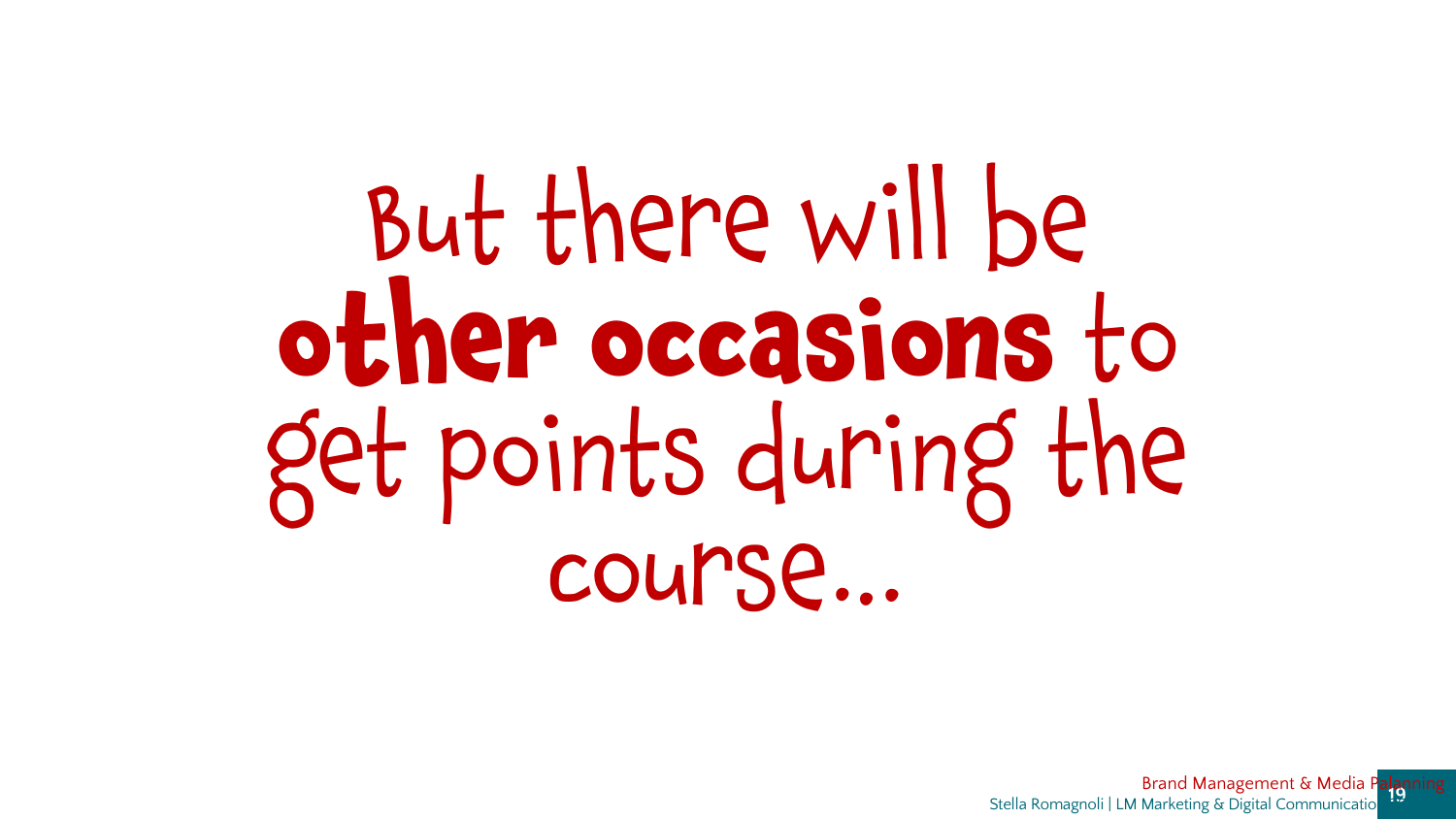

### **So be present and PAY attention to the lessons**



Stella Romagnoli | LM Marketing & Digital Communication 2021-22 Brand Management & Media Palanning

**20**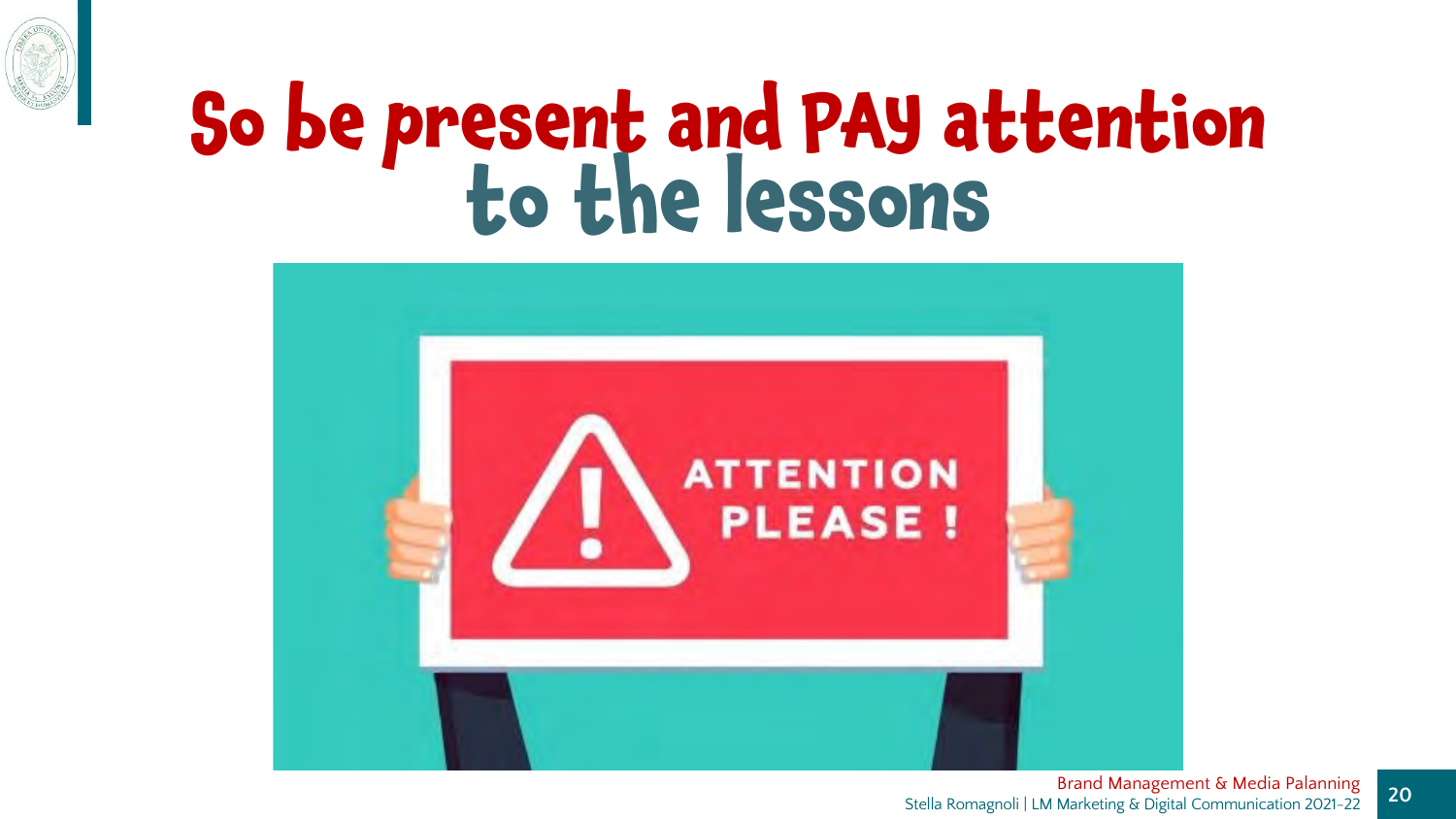

#### **Course contents**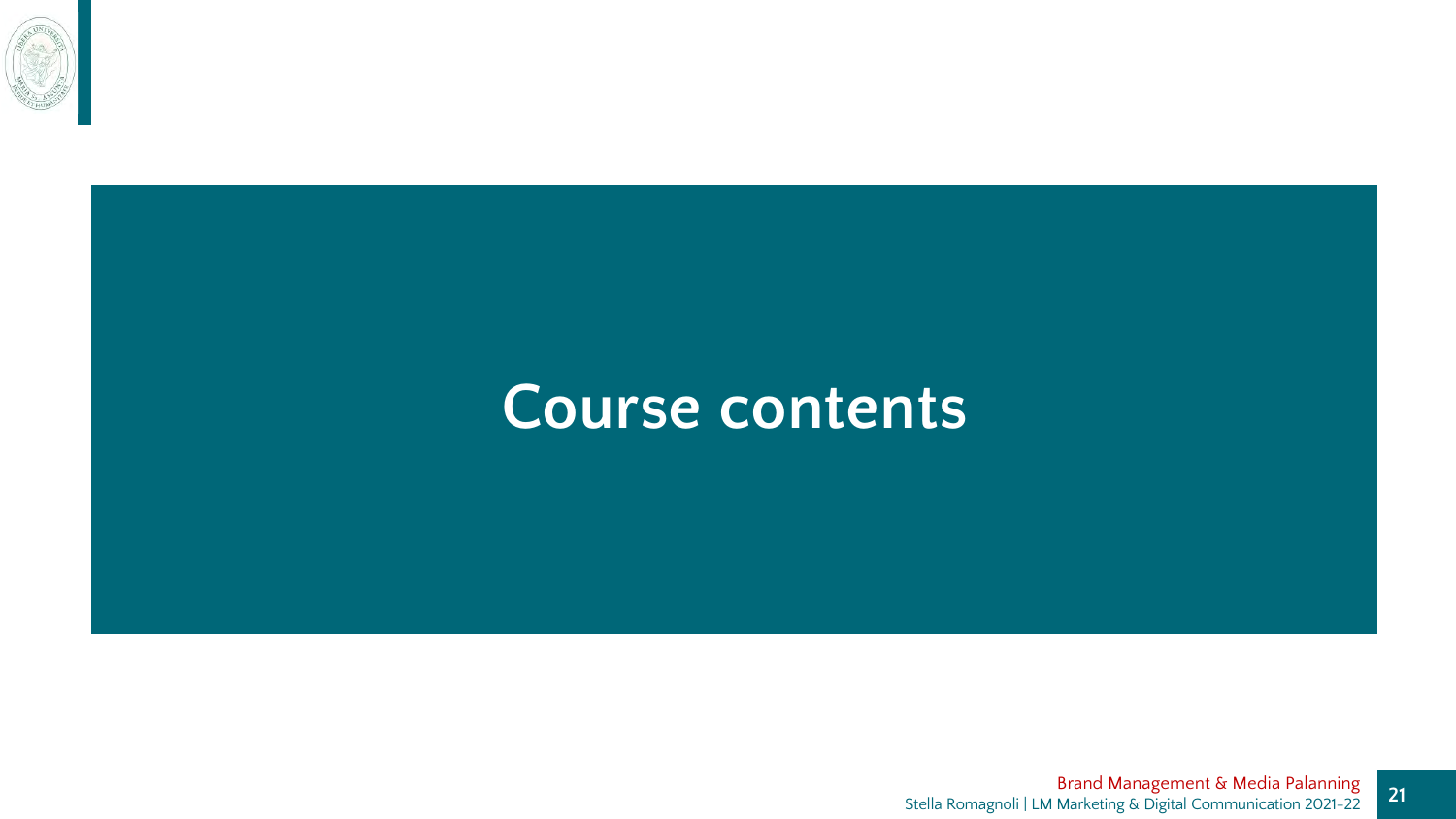

#### **Course contents. Section 1: Brand and Brand Strategy**

- Brand history and definitions
- Branding process
- Brand Identification System
- Brand value & brand audit
- Brand management
- Brand choreography and customer journey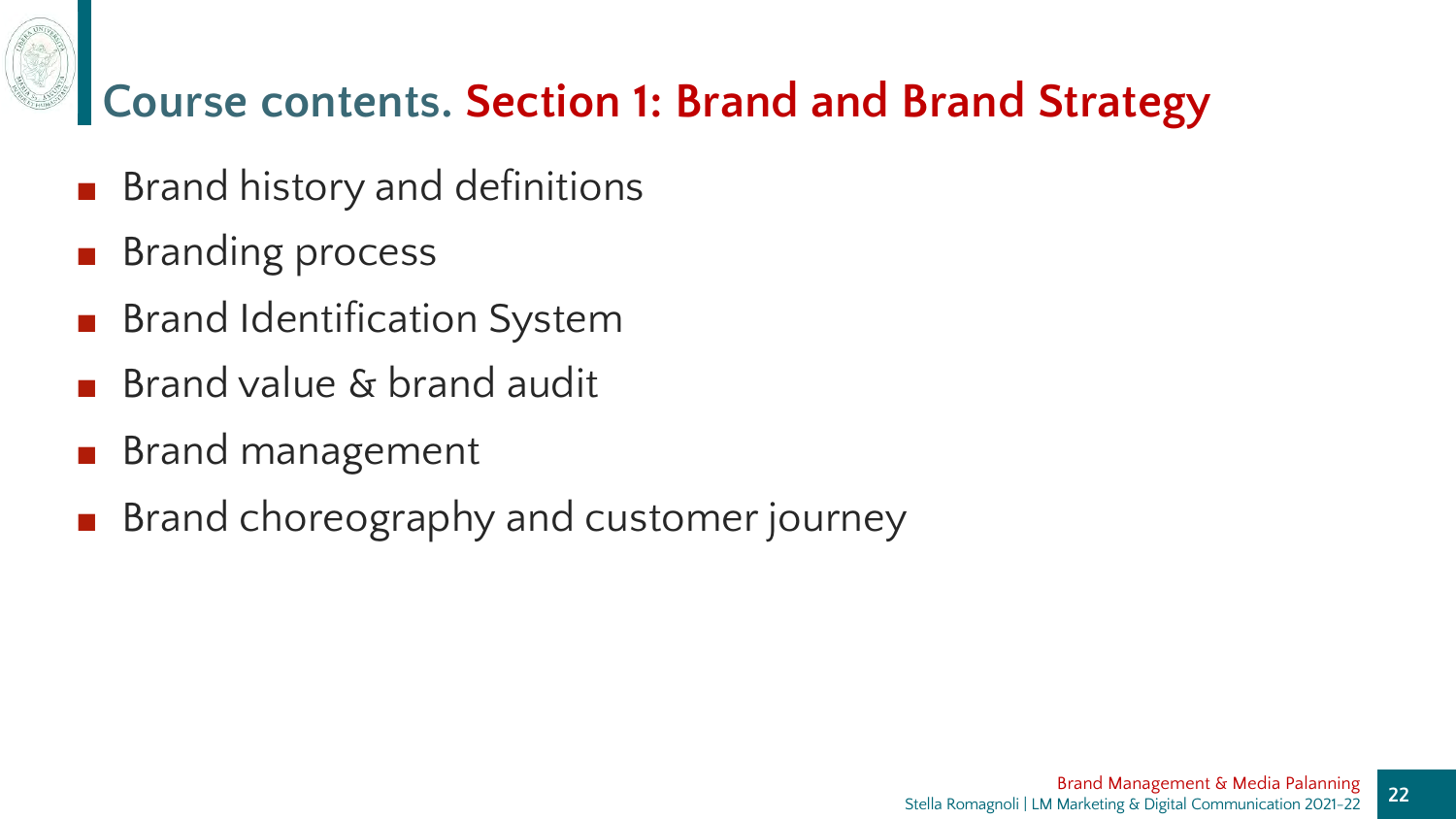#### **Course contents. Section 2: Media Planning**

- Owned, paid & earned media
- Offline and Online key media metrics
- Media scenario: TV, radio, press, Out-of-home, cinema, internet
- Google Ads
- Facebook For Business and other social media platforms
- Media planning and buying process
- The advertising budget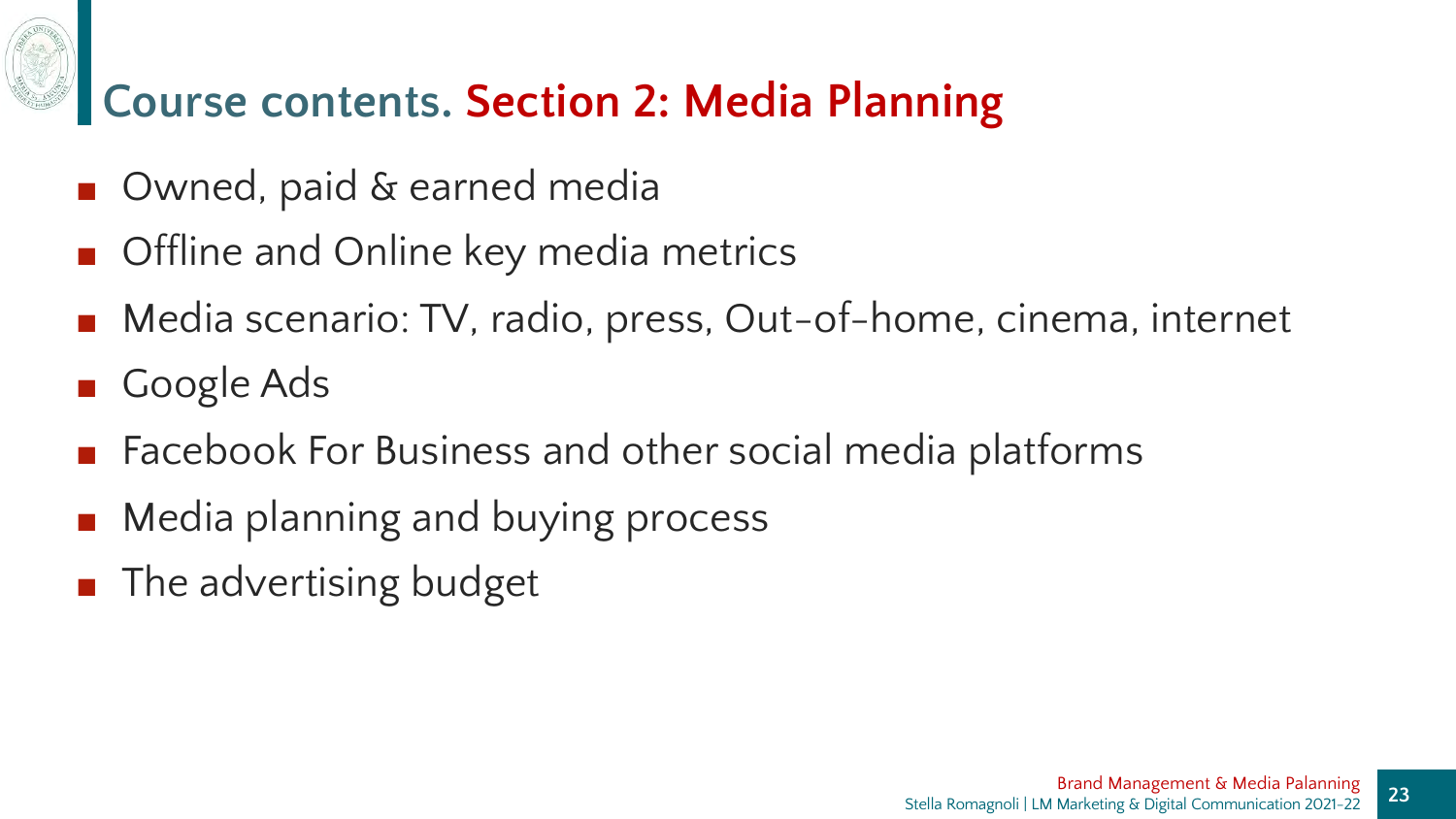

### **You will find all the slides and videos on my course website**

**25**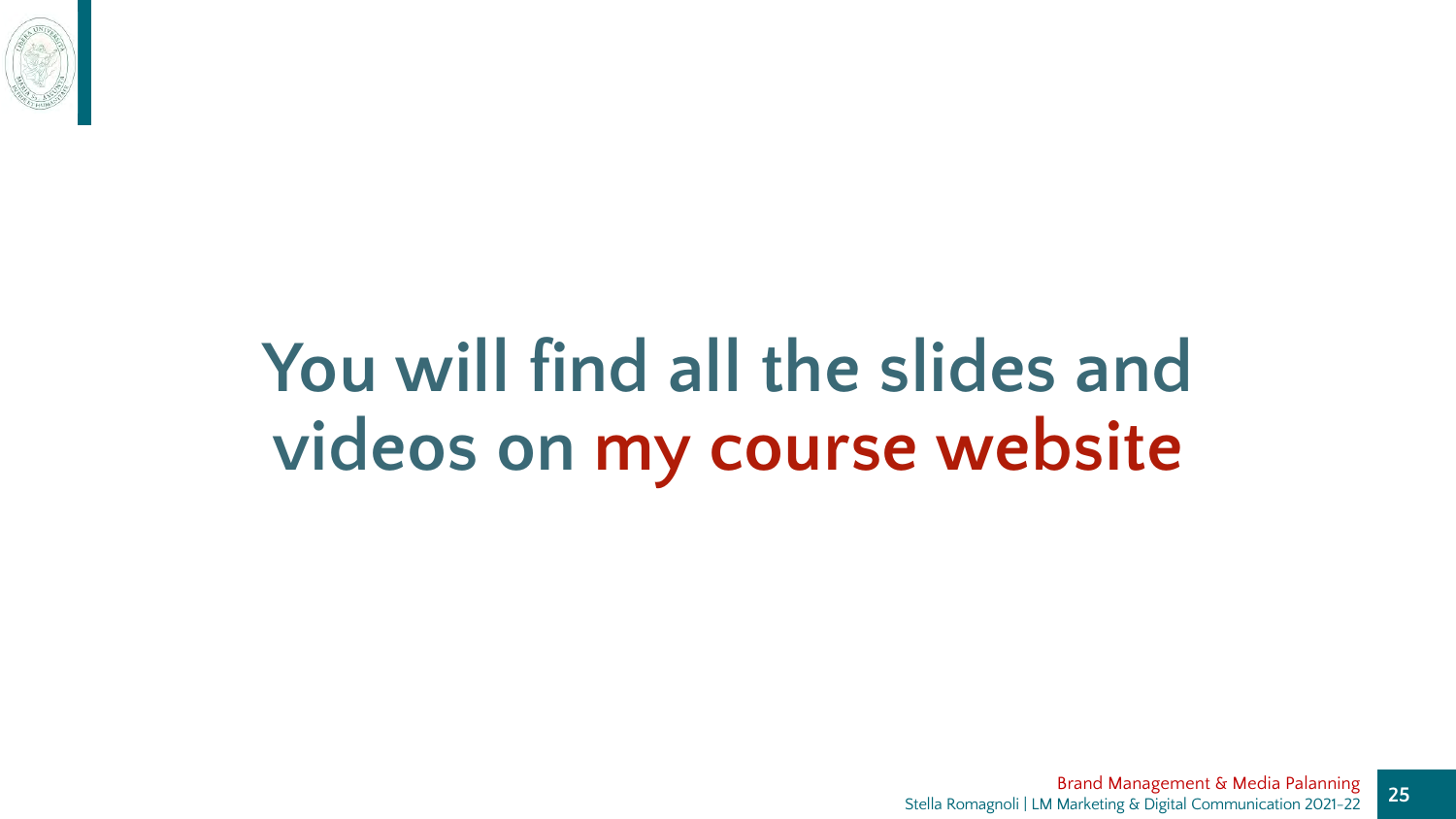

## **https://www.stellaromagnoli.com**

| Home | LUMSA -                                                    | Sapienza v<br>Luiss                         | LINK Campus                                              | Altro - | About me |
|------|------------------------------------------------------------|---------------------------------------------|----------------------------------------------------------|---------|----------|
|      |                                                            | 2021-22   Brand Management & Media Planning |                                                          |         |          |
|      | 2020-21   Brand Management & Media Planning                |                                             |                                                          |         |          |
|      |                                                            | 2019-20   Media Planning & Brand Management |                                                          |         |          |
|      | 2021-22   Pianificazione e Controllo della Comunicazione   |                                             |                                                          |         |          |
|      |                                                            |                                             | 2020-21   Pianificazione e Controllo della Comunicazione |         |          |
|      |                                                            |                                             | 2019-20   Pianificazione e Controllo della Comunicazione |         |          |
|      | Master Marketing Digitale                                  |                                             |                                                          |         |          |
|      |                                                            |                                             | Economia e Organizzazione degli Eventi 2012-13           |         |          |
|      |                                                            | Seminario sulle Sponsorizzazioni 2009-10    |                                                          |         |          |
|      | Strumenti e Strategie della Comunicazione d'Impresa 2008-9 |                                             |                                                          |         |          |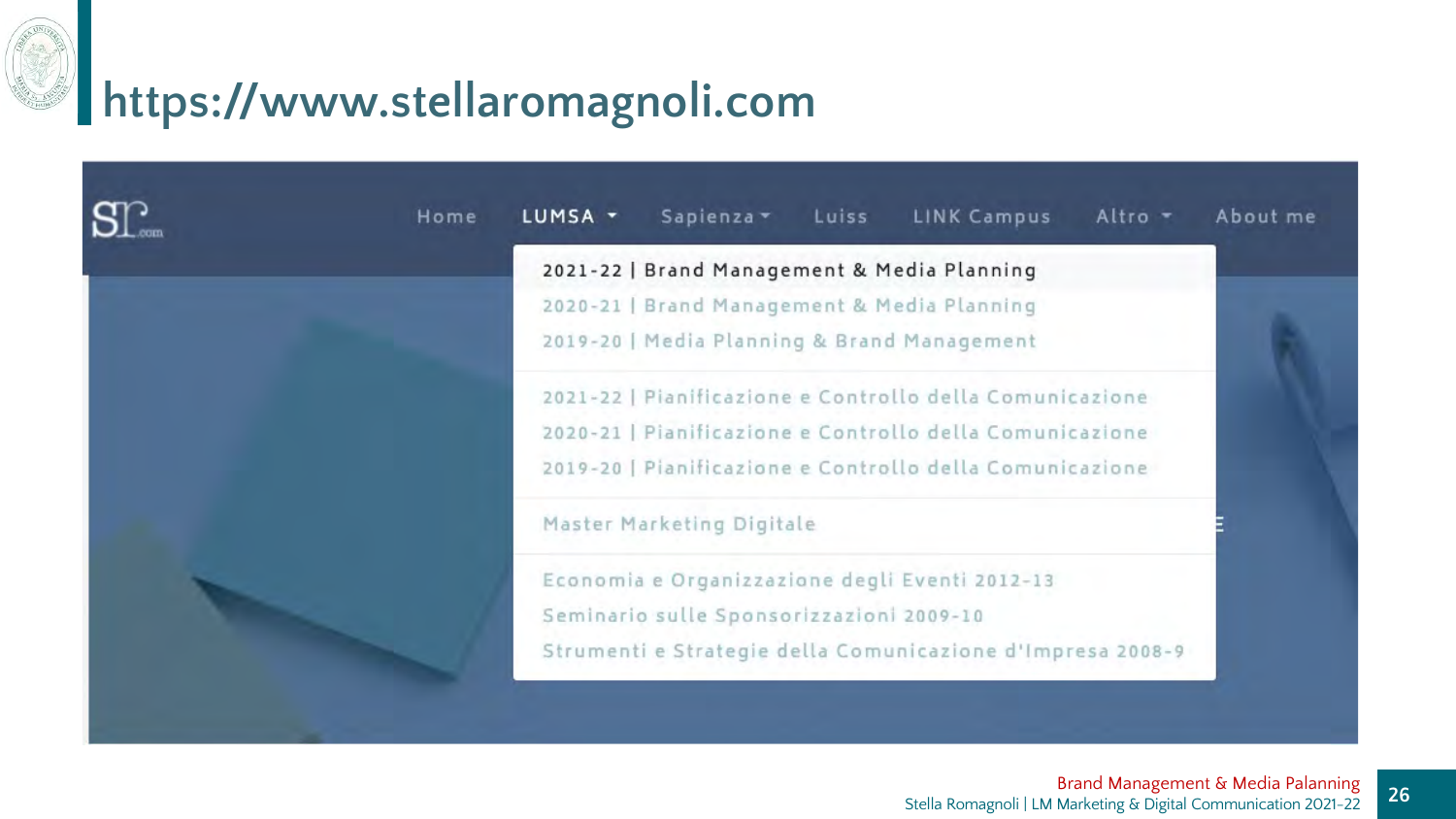#### **https://www.stellaromagnoli.com/BMMP\_2021\_22**

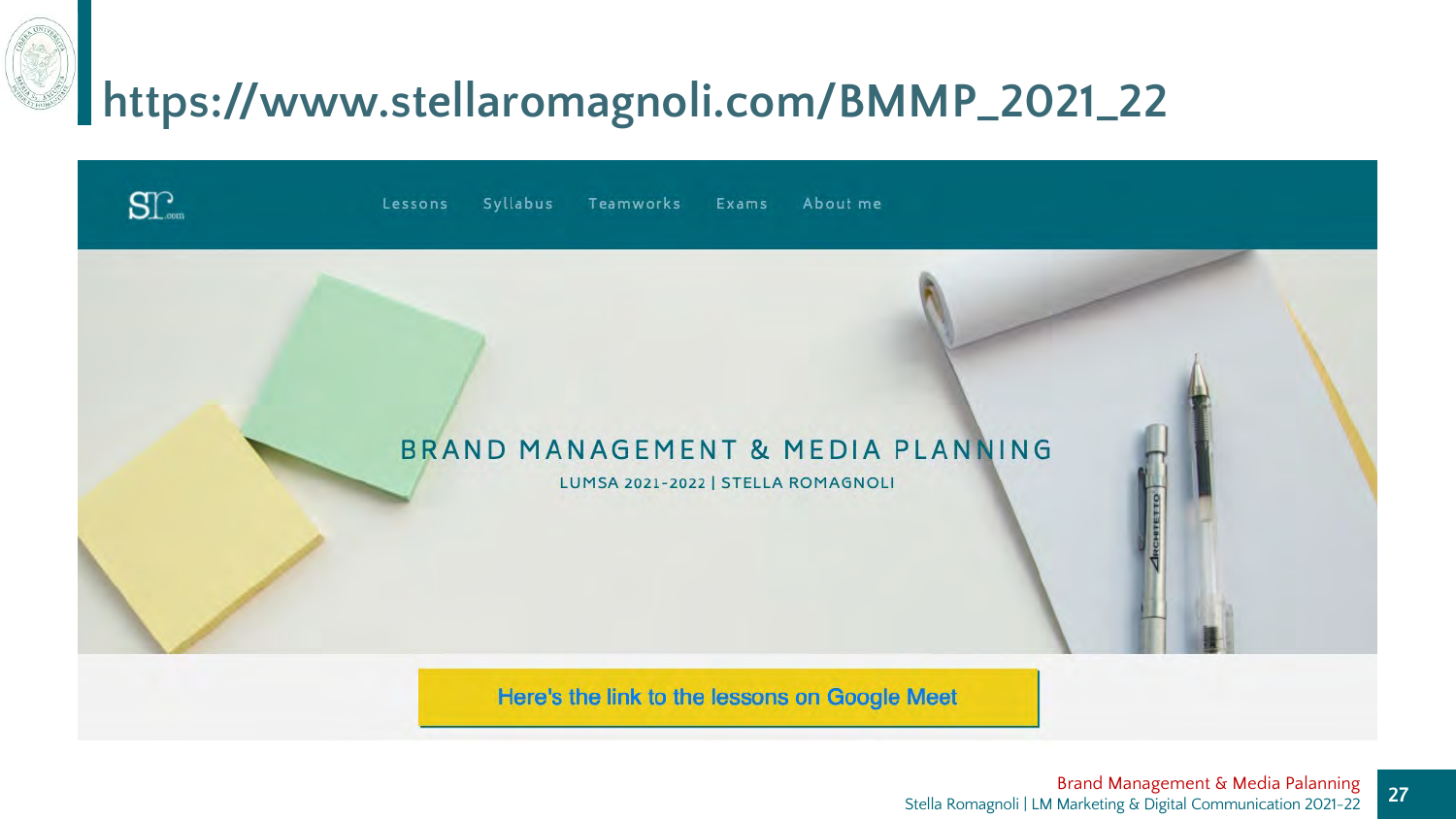

#### And please **fill in** the **Google form** that you'll find on the website, so that I can **match your names and nicknames for the Kahoot games**

| BMMP course 2021-22   Name and<br>nickname match                                      |   |
|---------------------------------------------------------------------------------------|---|
| kindly fill this module, so that I can match the nickname with your identity          |   |
| s.romagnoli2@lumsa.it (non condiviso) Cambia account<br>*Campo obbligatorio           | ∞ |
| Your first name *                                                                     |   |
| La tua risposta                                                                       |   |
| Your last name *                                                                      |   |
| La tua risposta                                                                       |   |
| Your Nickname for the Kahoot games (you have to use exactly the same every<br>time) * |   |
| La tua risposta                                                                       |   |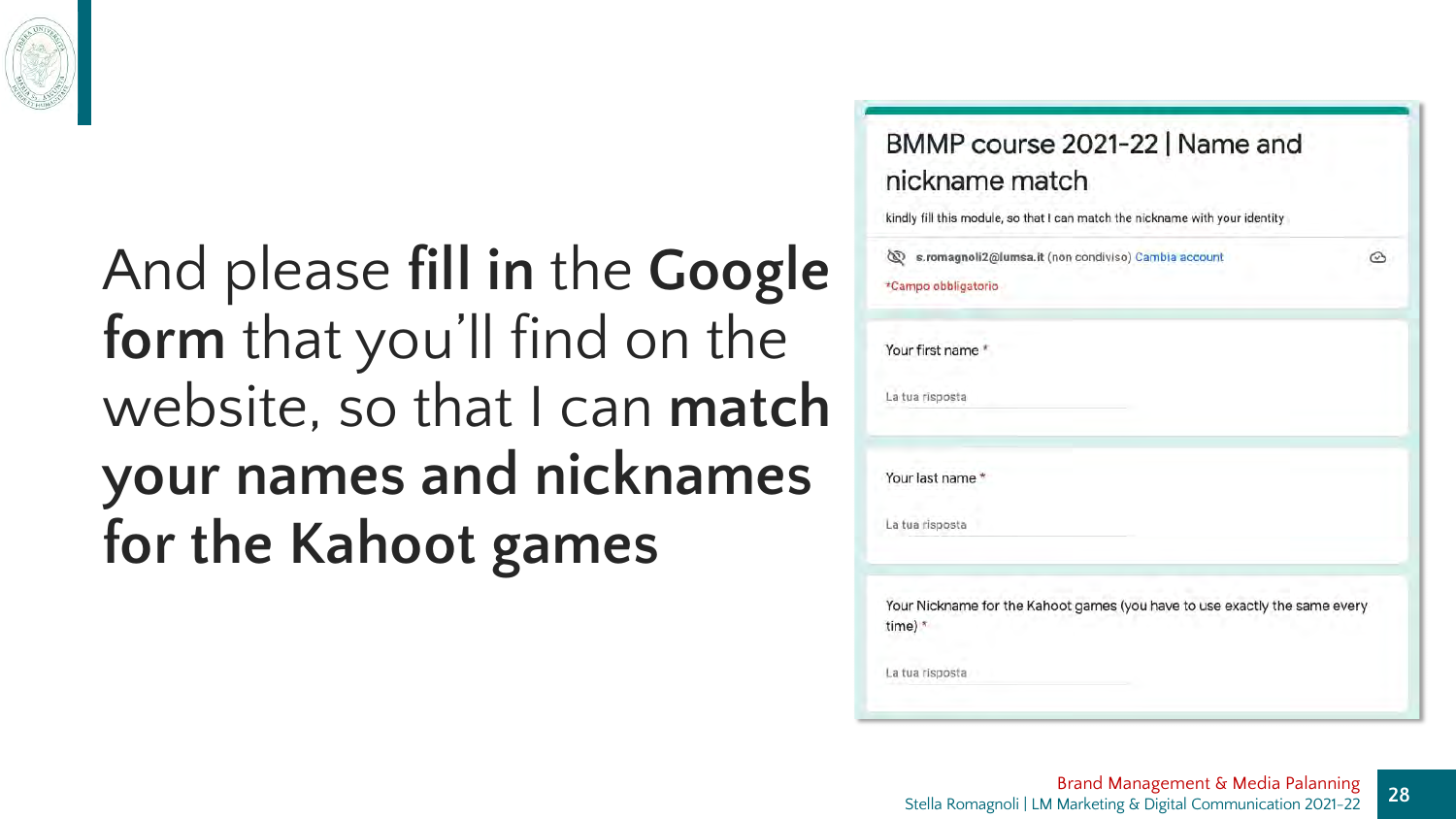

### **Assessment & project Works**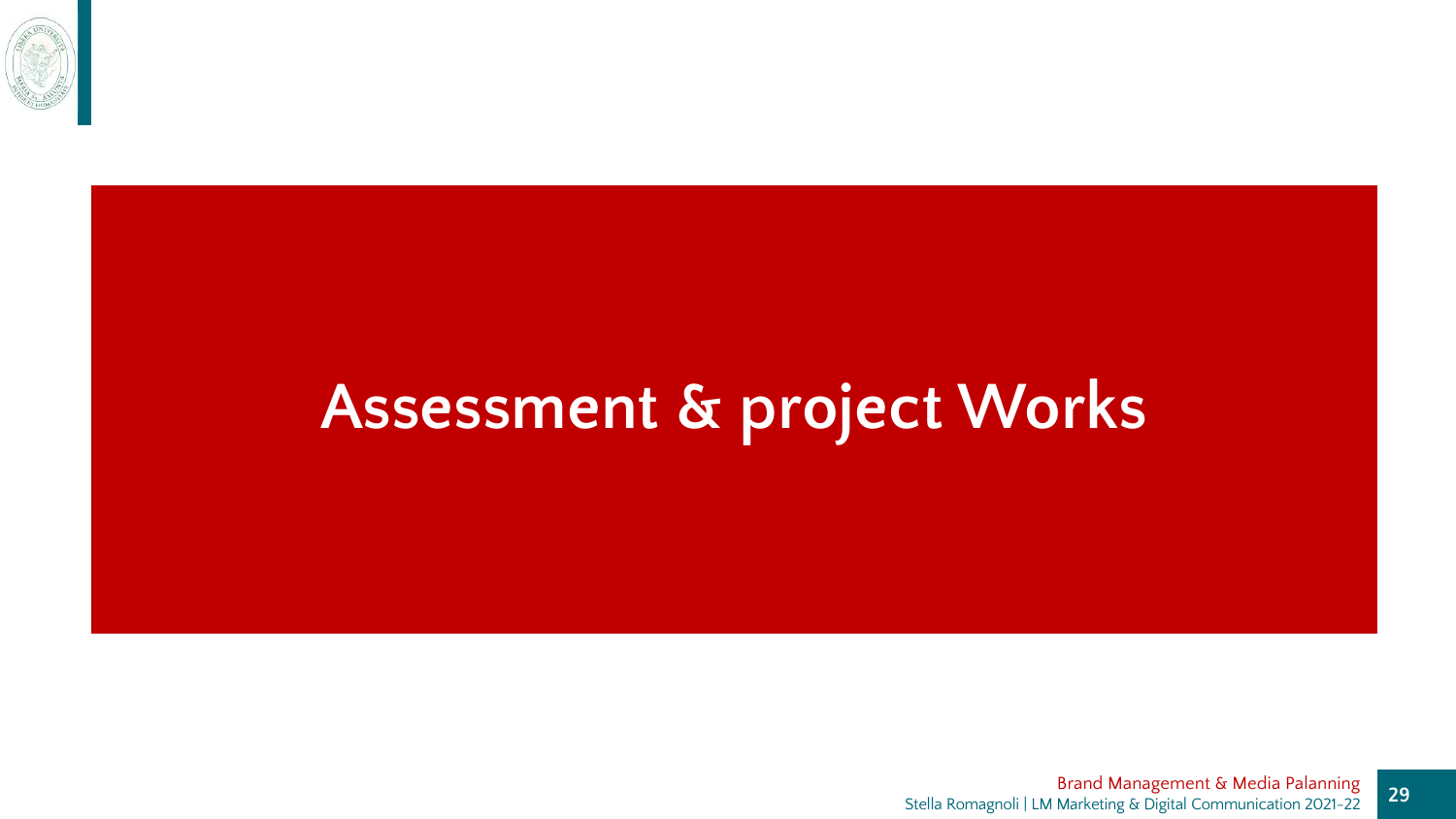

#### **Assessments & project works**

To **better understand** the course contents, there will be:

- **Kahoot competitions** (individual games)
- 2 **project works** (in teams) regarding **Branding** and Media Planning on real case**.** The **3 best teams** will get **another point** to add to the written test grade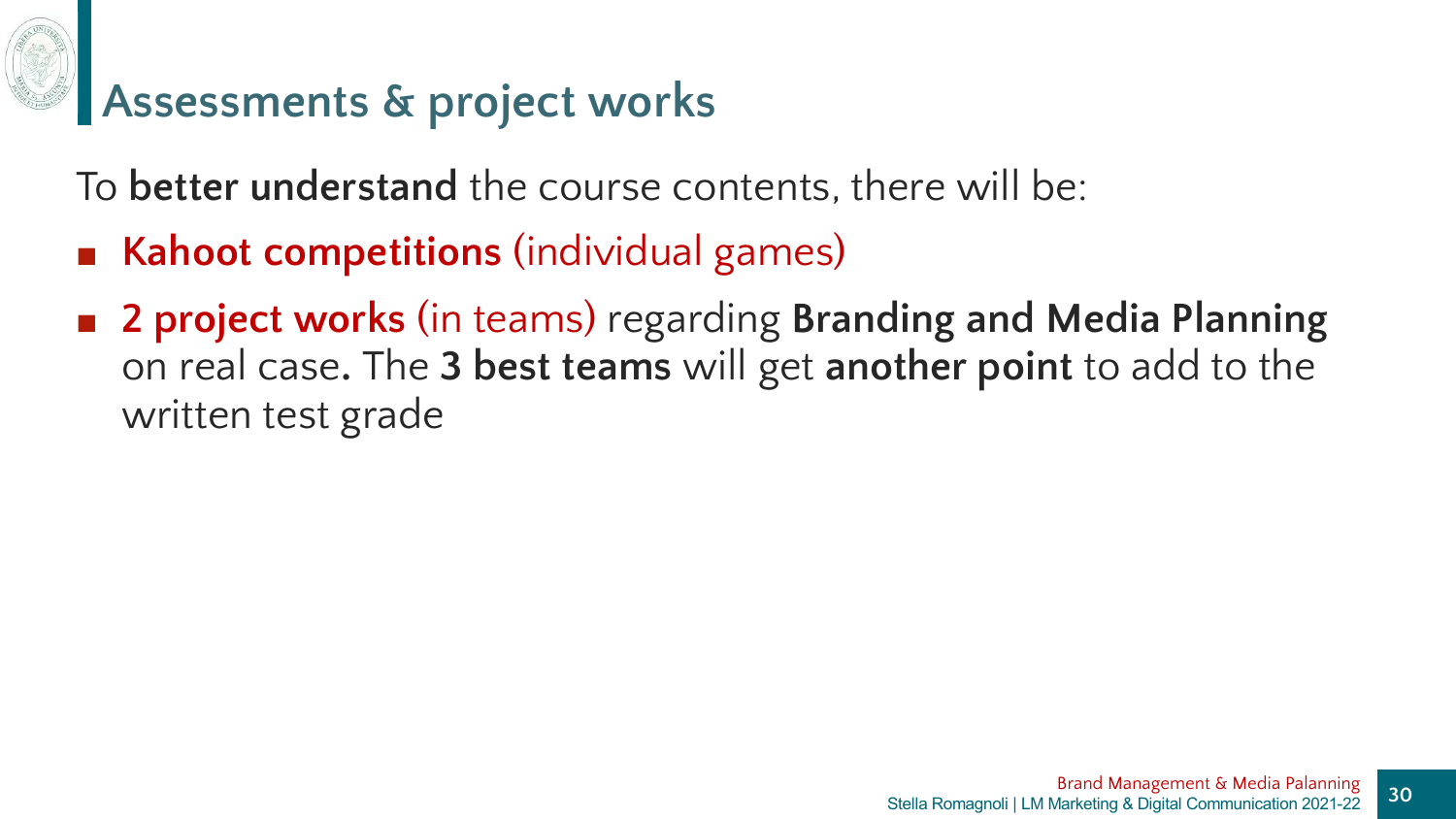

You will form **teams of max 7-8 members each.**

**Send me an email: [stellaromagnoli@gmail.com](mailto:stellaromagnoli@gmail.com) with the names and emails of your teammates**

**If you don't have a team I will create it for you.**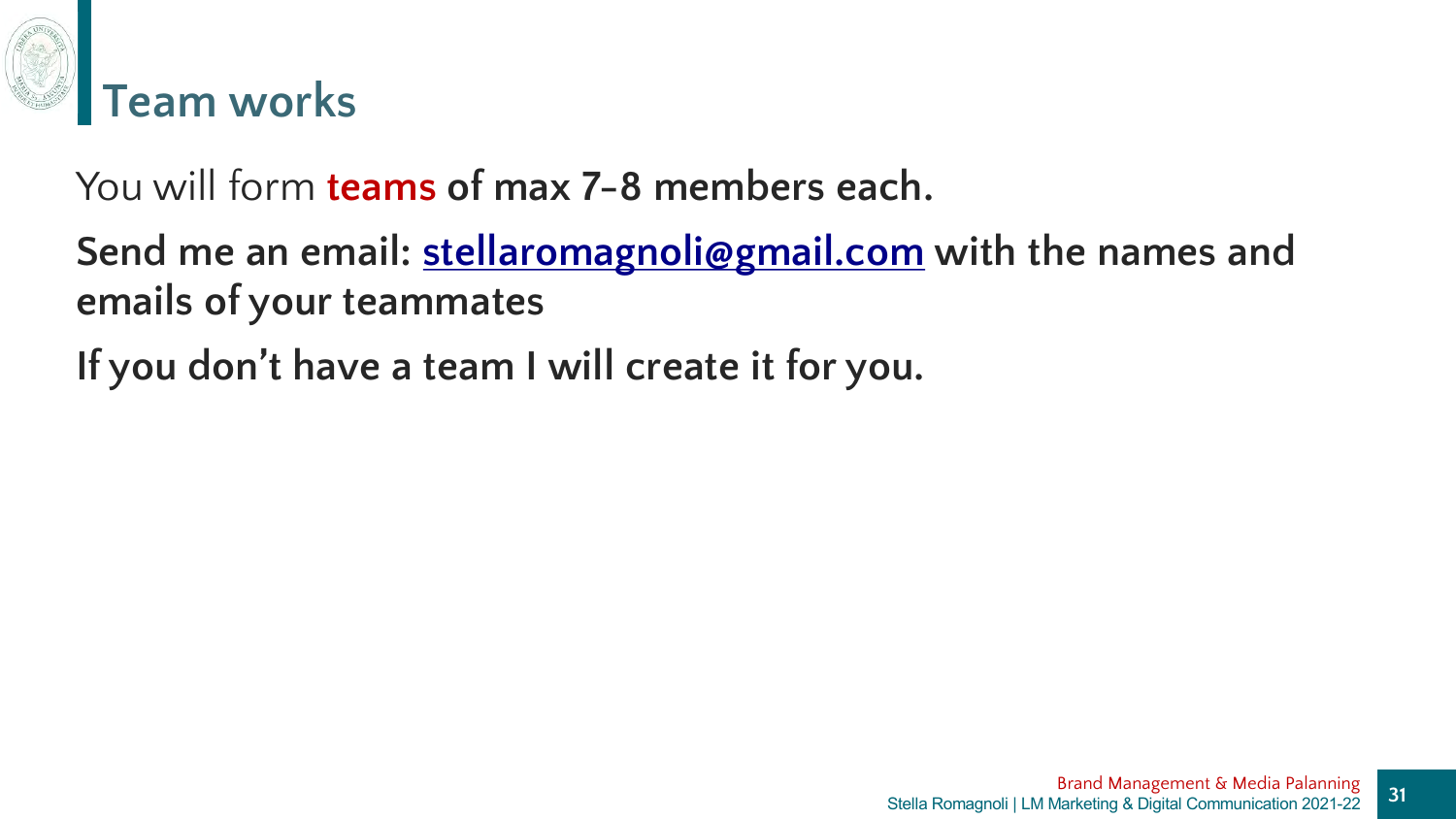### **The final grade**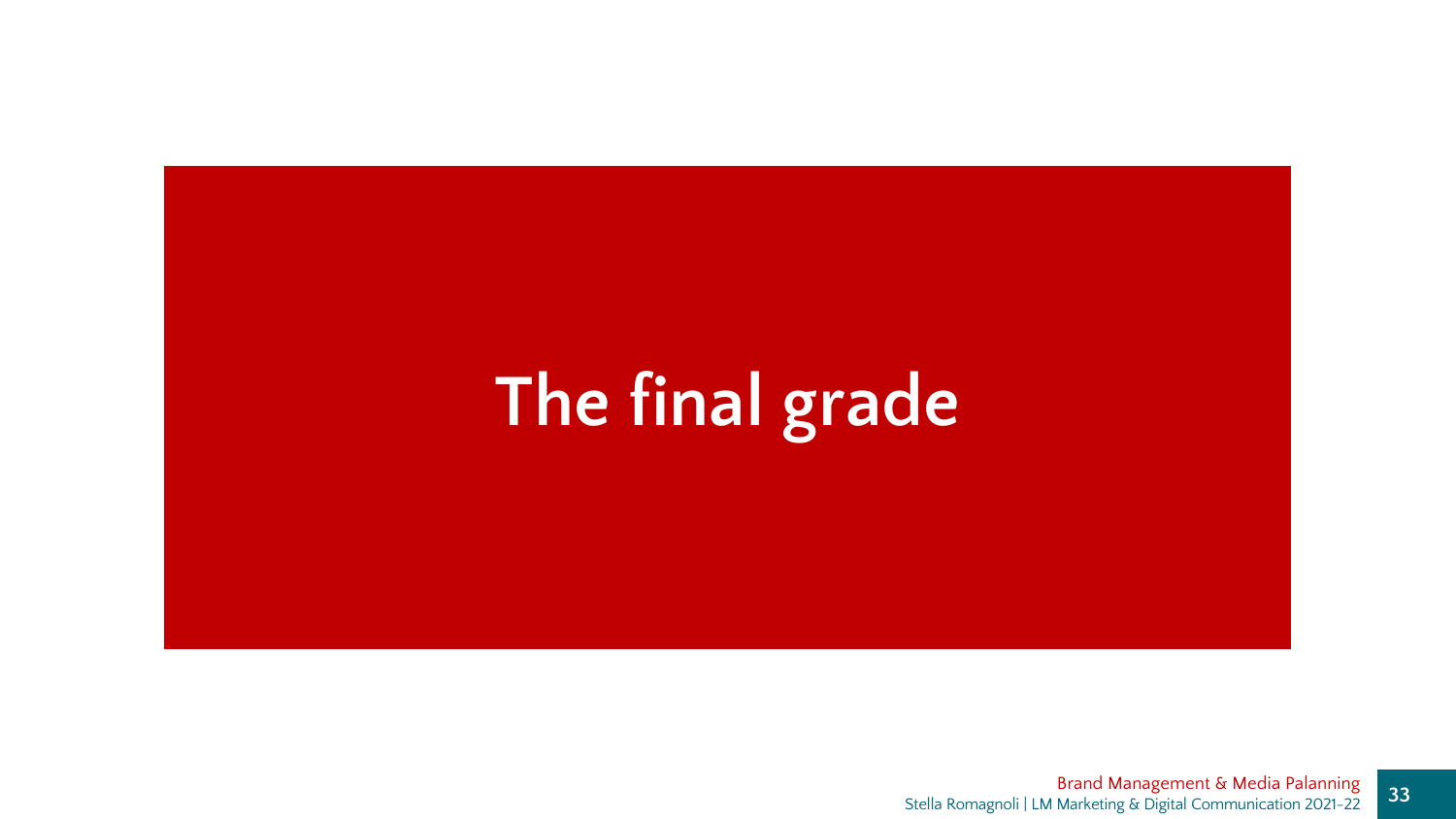

#### **How the final grade is calculated**

The **final grade** is the **average** of the

- **Written test's mark** (30' test, about 16 questions, max 30 points). The test will take place on the elearning LUMSA platform on the **exam day** (there will be also **an exemption on the last day of the course**)
- **Average** of the 2 project works's marks (max 30 points) during the course (for **attending students** only)

For **non-attending students**:

■ Average of the written test's mark and the oral exams' mark.

**Full grade: 30/30 cum laude**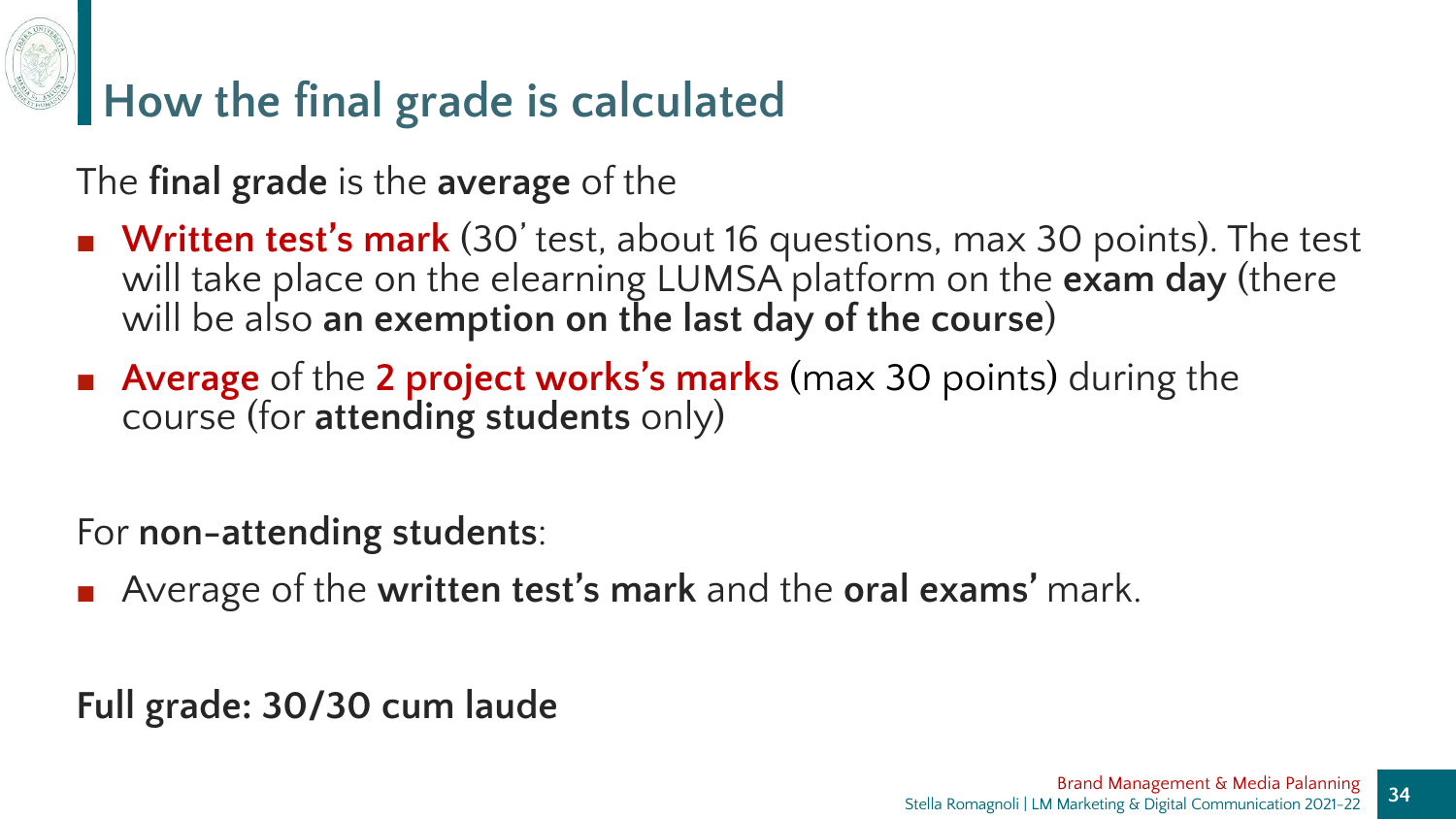

| <b>TEAMWORK</b><br><b>ASSIGNMENT1</b>                       | <b>TEAMWORK</b><br><b>ASSIGNMENT 2</b>                 | <b>WRITTEN TEST</b>                                               | <b>KAHOOT</b><br><b>POINTS</b> |  |  |  |
|-------------------------------------------------------------|--------------------------------------------------------|-------------------------------------------------------------------|--------------------------------|--|--|--|
| Kapferer's prism                                            | Preparing a Facebook<br>Campaign for a real<br>company | 30' test with open (0-3 pt.)<br>and closed (0-1 pt.)<br>questions | + Kahoot points                |  |  |  |
| <b>GRADE (X/30)</b>                                         | <b>GRADE (X/30)</b>                                    | <b>GRADE (X/30)</b>                                               |                                |  |  |  |
| average mark                                                |                                                        | test grade+ Kahoot points                                         |                                |  |  |  |
| (AVERAGE TEAMWORK MARK + WRITTEN TEST MARK)/2 = FINAL GRADE |                                                        |                                                                   |                                |  |  |  |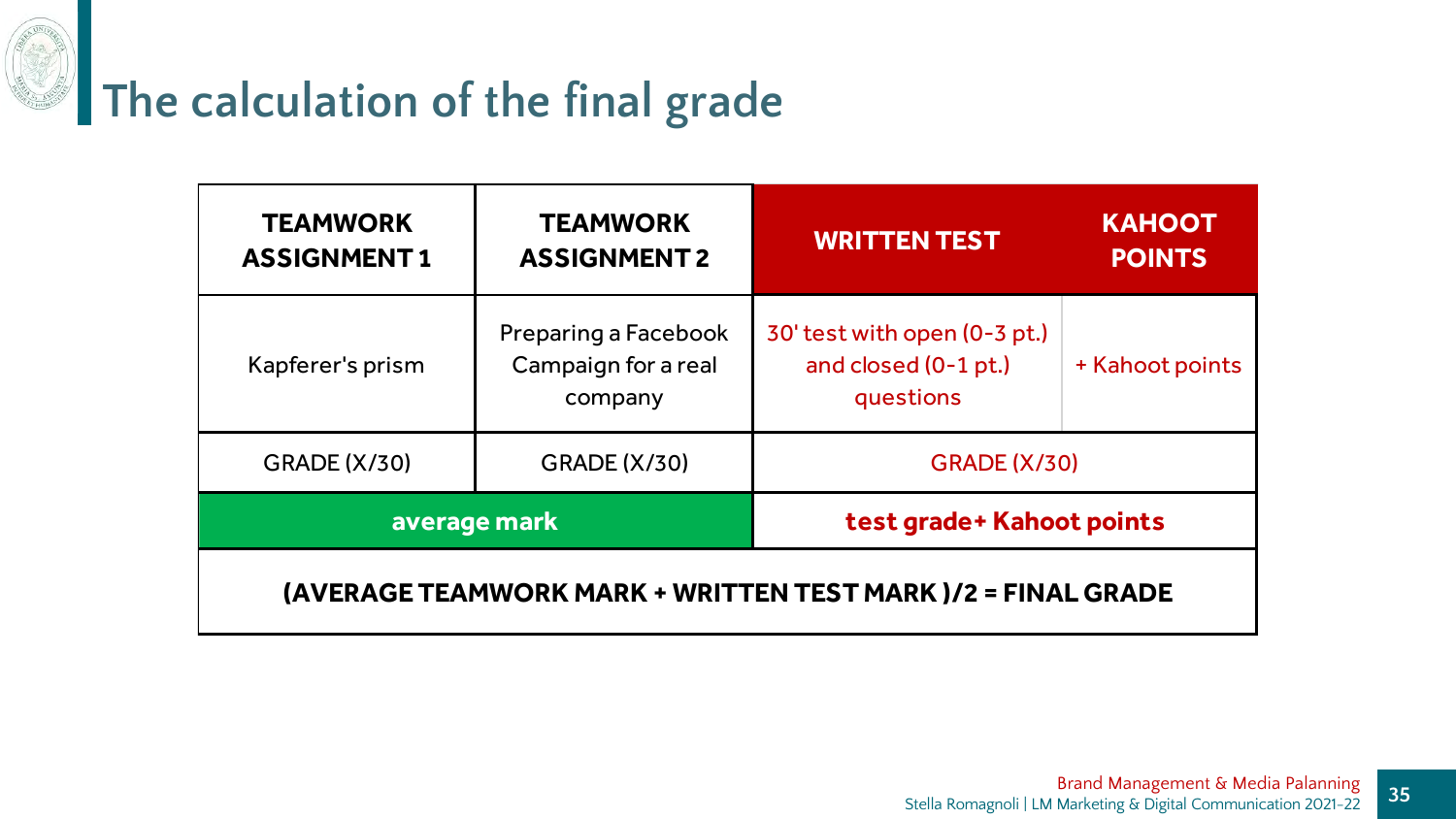

| <b>TEAMWORK</b><br><b>ASSIGNMENT1</b> | <b>TEAMWORK</b><br><b>ASSIGNMENT 2</b> | <b>WRITTEN TEST</b>                                               | <b>KAHOOT</b><br><b>POINTS</b> |  |  |  |
|---------------------------------------|----------------------------------------|-------------------------------------------------------------------|--------------------------------|--|--|--|
| Kapferer's prism                      | Preparing a Facebook<br>Campaign       | 30' test with open (0-3 pt.)<br>and closed (0-1 pt.)<br>questions | + Kahoot points                |  |  |  |
| 30                                    | 25                                     | $27 + 1$                                                          |                                |  |  |  |
|                                       | 27,5                                   | 28                                                                |                                |  |  |  |
| 27,8                                  |                                        |                                                                   |                                |  |  |  |
| Final grade: 28/30                    |                                        |                                                                   |                                |  |  |  |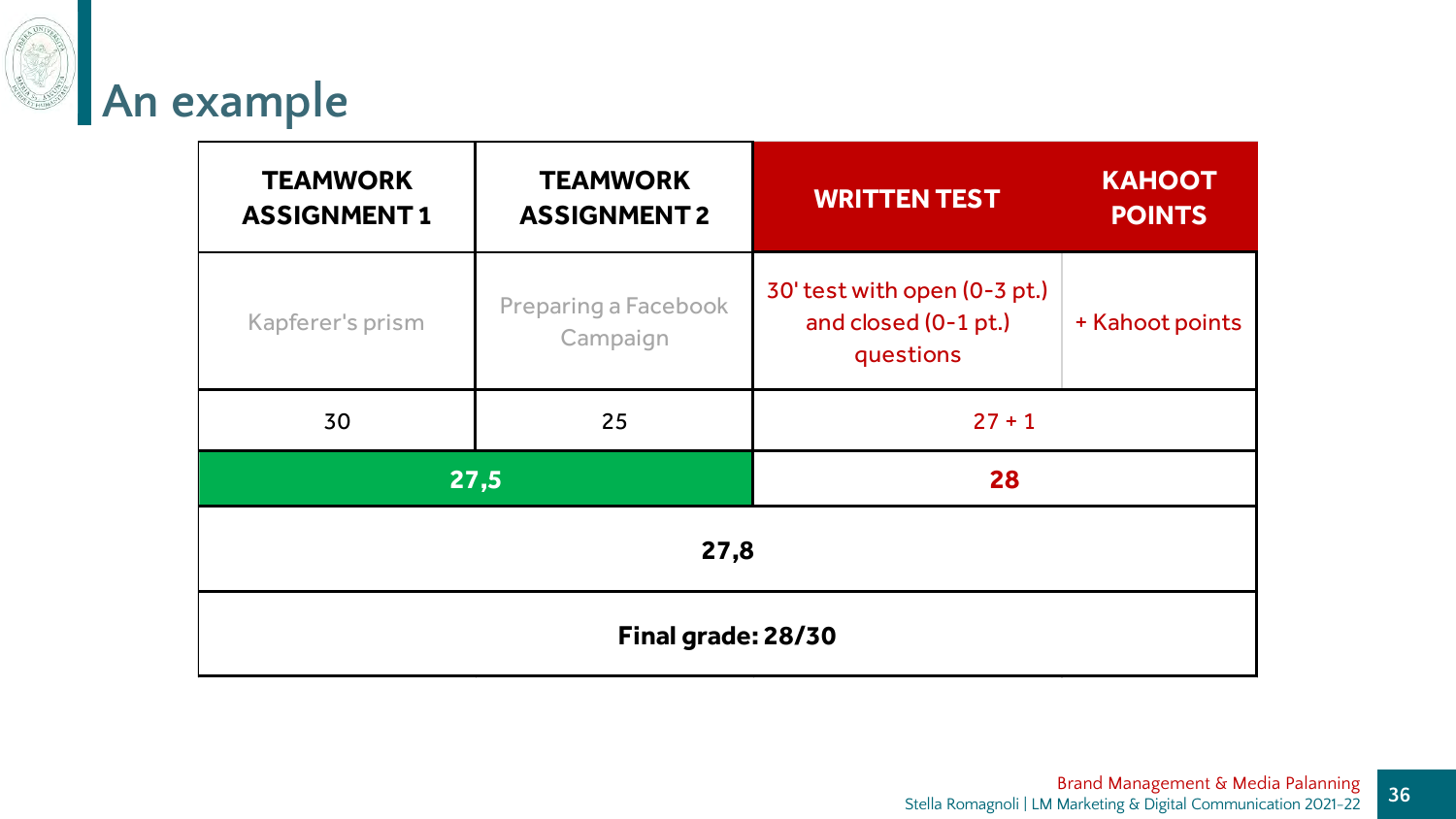

#### The written test is mandatory for everyone